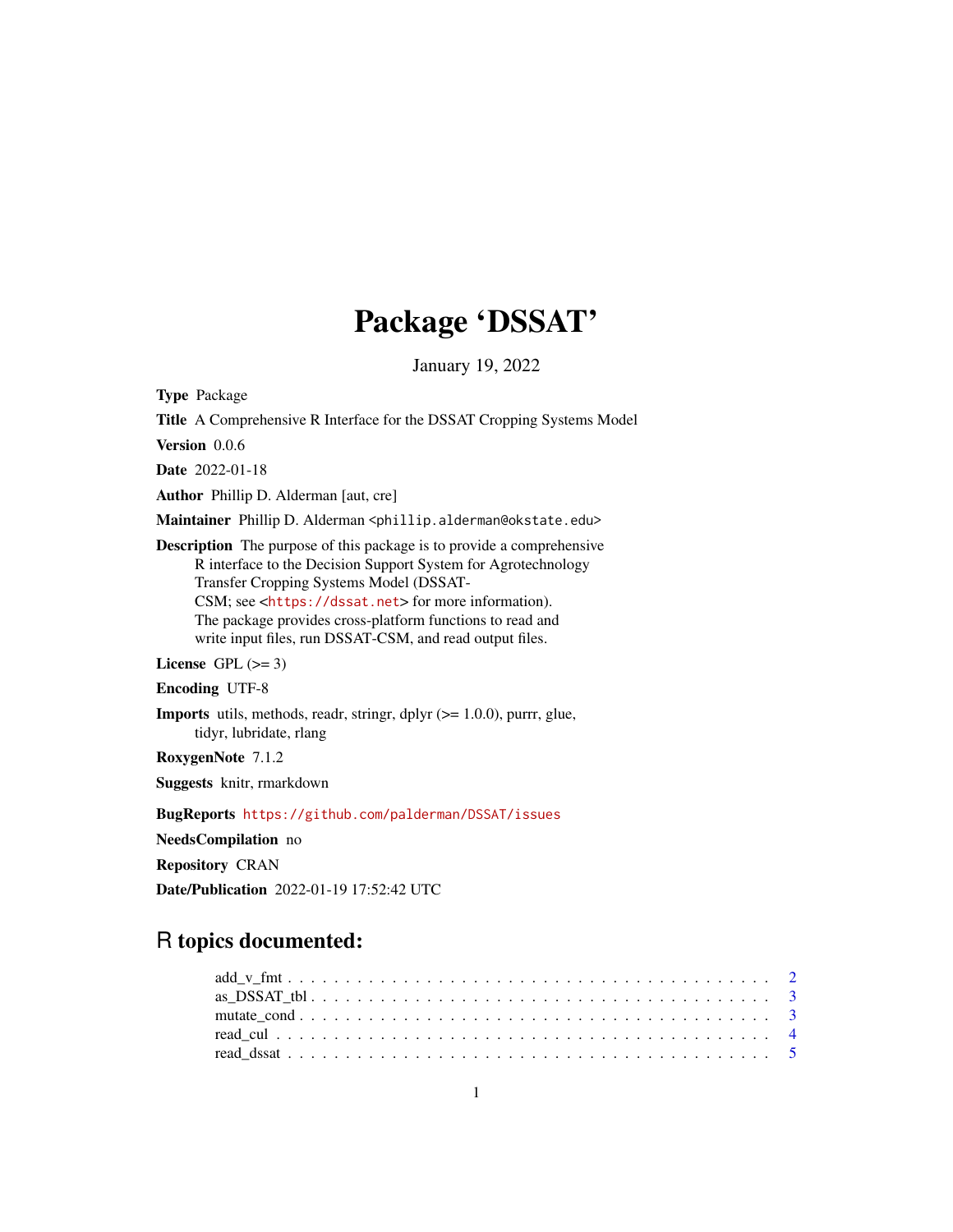<span id="page-1-0"></span>

|       |                                                                                                                                                        | -8 |
|-------|--------------------------------------------------------------------------------------------------------------------------------------------------------|----|
|       |                                                                                                                                                        |    |
|       |                                                                                                                                                        |    |
|       |                                                                                                                                                        |    |
|       |                                                                                                                                                        |    |
|       |                                                                                                                                                        |    |
|       |                                                                                                                                                        |    |
|       |                                                                                                                                                        |    |
|       |                                                                                                                                                        |    |
|       |                                                                                                                                                        |    |
|       | write cul $\ldots$ , $\ldots$ , $\ldots$ , $\ldots$ , $\ldots$ , $\ldots$ , $\ldots$ , $\ldots$ , $\ldots$ , $\ldots$ , $\ldots$ , $\ldots$ , $\ldots$ |    |
|       |                                                                                                                                                        |    |
|       |                                                                                                                                                        |    |
|       |                                                                                                                                                        |    |
|       |                                                                                                                                                        |    |
|       |                                                                                                                                                        |    |
|       |                                                                                                                                                        |    |
|       |                                                                                                                                                        |    |
|       |                                                                                                                                                        |    |
| Index |                                                                                                                                                        | 24 |
|       |                                                                                                                                                        |    |

add\_v\_fmt *Adds variable format information to a tibble*

# Description

Adds variable format information to a tibble

# Usage

```
add_v_fmt(input_tbl, v_fmt = NULL)
```
# Arguments

| input_tbl | a tibble                                                                         |
|-----------|----------------------------------------------------------------------------------|
| v fmt     | a named vector containing variable format information to be added to 'input_tbl' |

# Value

a tibble containing the original tibble with an additional attribute that contains variable format information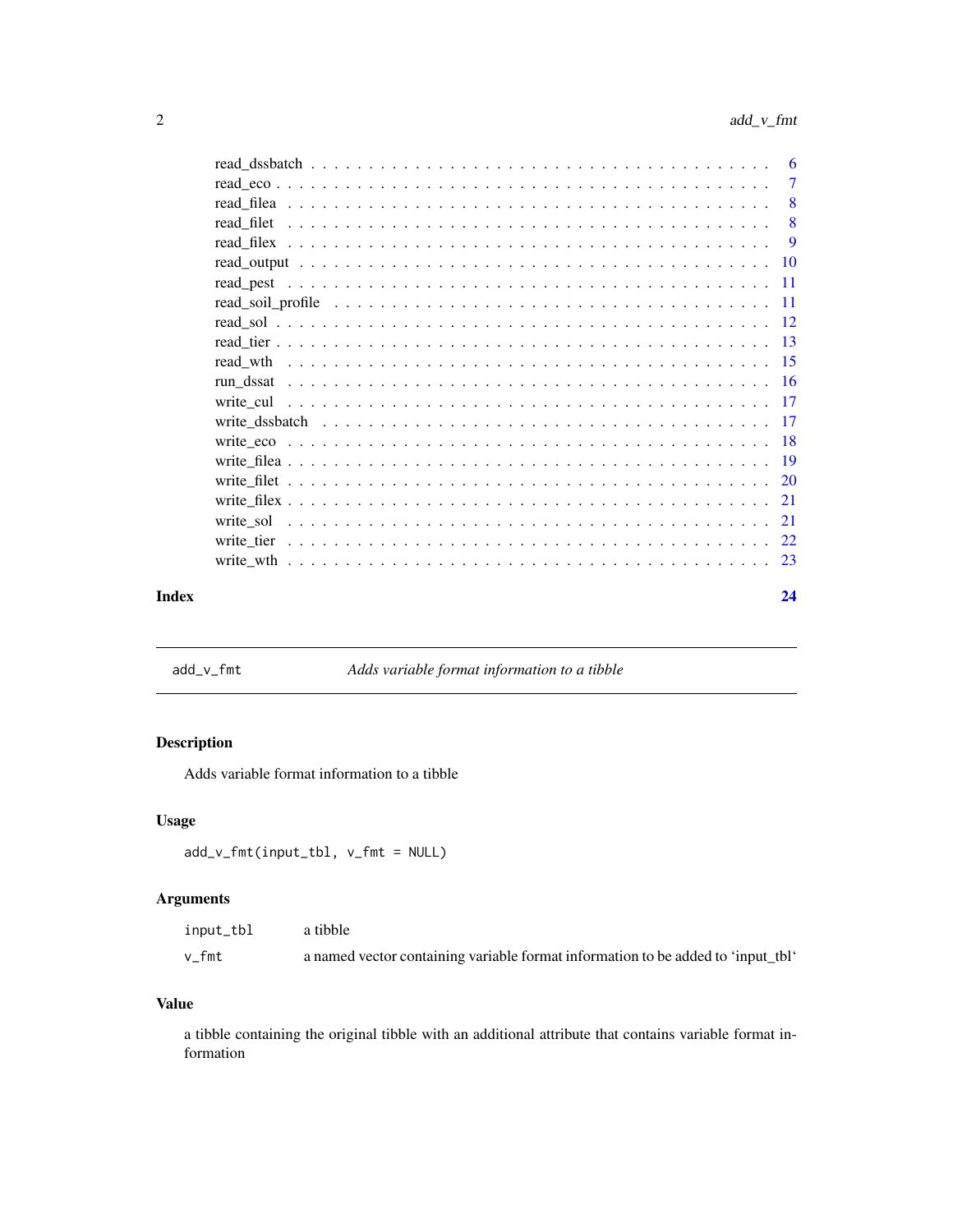# <span id="page-2-0"></span>as\_DSSAT\_tbl 3

# Examples

```
# Extract file path for sample ecotype file
sample_eco_file <- system.file('extdata','SAMPLE.ECO',package='DSSAT')
```

```
# Read sample ecotype file
eco <- read_eco(sample_eco_file)
```

```
# Replace formats for TSEN and CDAY parameters
eco <- add_v_fmt(eco,v_fmt=c(TSEN='%6.1f',CDAY='%6.1f'))
```
as\_DSSAT\_tbl *Convert tibble to DSSAT\_tbl*

# Description

Convert tibble to DSSAT\_tbl

#### Usage

as\_DSSAT\_tbl(tbl\_in, v\_fmt = NULL, tier\_info = NULL)

#### Arguments

| tbl in    | a tibble                                                                                                                                                   |
|-----------|------------------------------------------------------------------------------------------------------------------------------------------------------------|
| v fmt     | a character vector specifying the sprintf() format for each column                                                                                         |
| tier info | a list of character vectors storing the history of which original table that columns<br>came from for tibbles that are comprised of multiple joined tables |

#### Value

a tibble of class DSSAT\_tbl

| mutate_cond | Convenience function that allows mutating a subset of rows |
|-------------|------------------------------------------------------------|
|-------------|------------------------------------------------------------|

# Description

Convenience function that allows mutating a subset of rows

# Usage

```
mutate_cond(.data, condition, ..., envir = parent.frame())
```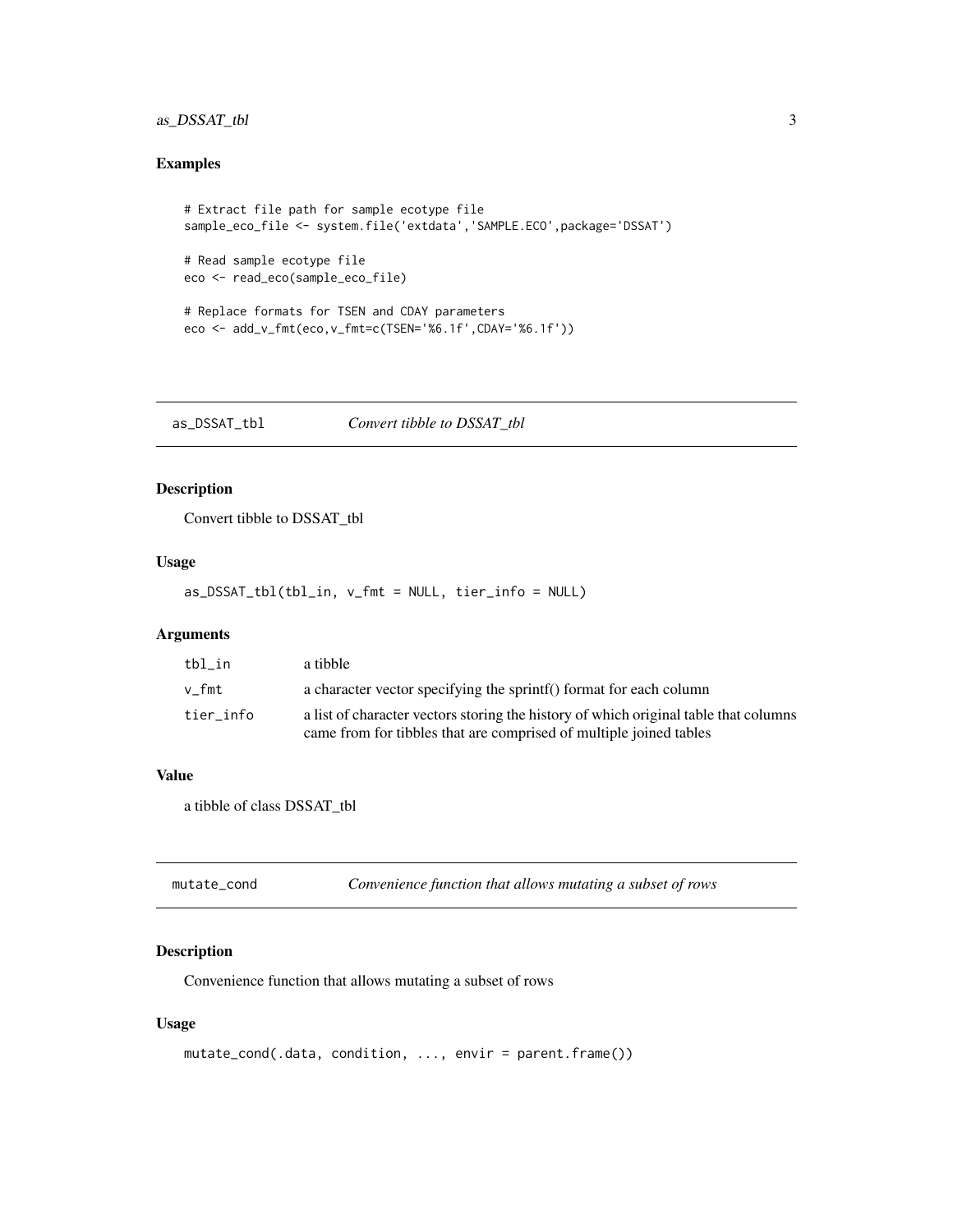<span id="page-3-0"></span>4 read\_cul

#### Arguments

| .data                   | a tibble                                                      |
|-------------------------|---------------------------------------------------------------|
| condition               | a logical vector for subsetting rows of '.data'               |
| $\cdot$ $\cdot$ $\cdot$ | Name-value pairs of expressions to be evaluated by 'mutate()' |
| envir                   | environment within which expressions should be evaluated      |

# Details

Original code taken from https://stackoverflow.com/questions/34096162/dplyr-mutate-replace-several-columns-

#### Value

a tibble with specified rows modified

| read_cul | Reads parameters from a single DSSAT cultivar parameter file |  |  |  |
|----------|--------------------------------------------------------------|--|--|--|
|          | $(*.CUL)$                                                    |  |  |  |

# Description

Reads parameters from a single DSSAT cultivar parameter file (\*.CUL)

# Usage

```
read_cul(
 file_name,
 col_types = NULL,
 col_names = NULL,
 left_justified = c("VAR#", "VARNAME\\.*", "VAR-NAME\\.*", "VRNAME\\.*")
\mathcal{L}
```
# Arguments

| file_name | a character vector of length one that contains the name of a single DSSAT output<br>file                                                       |
|-----------|------------------------------------------------------------------------------------------------------------------------------------------------|
| col_types | One of NULL, a cols() specification, or a string. See read_fwf or vignette("readr")<br>for more details.                                       |
| col_names | A character vector of column names; primarily helpful for cases where there are<br>no white spaces between column names within the header line |
|           | left_justified A character vector of column names that should be left justified                                                                |

# Value

a tibble containing the data from the raw DSSAT output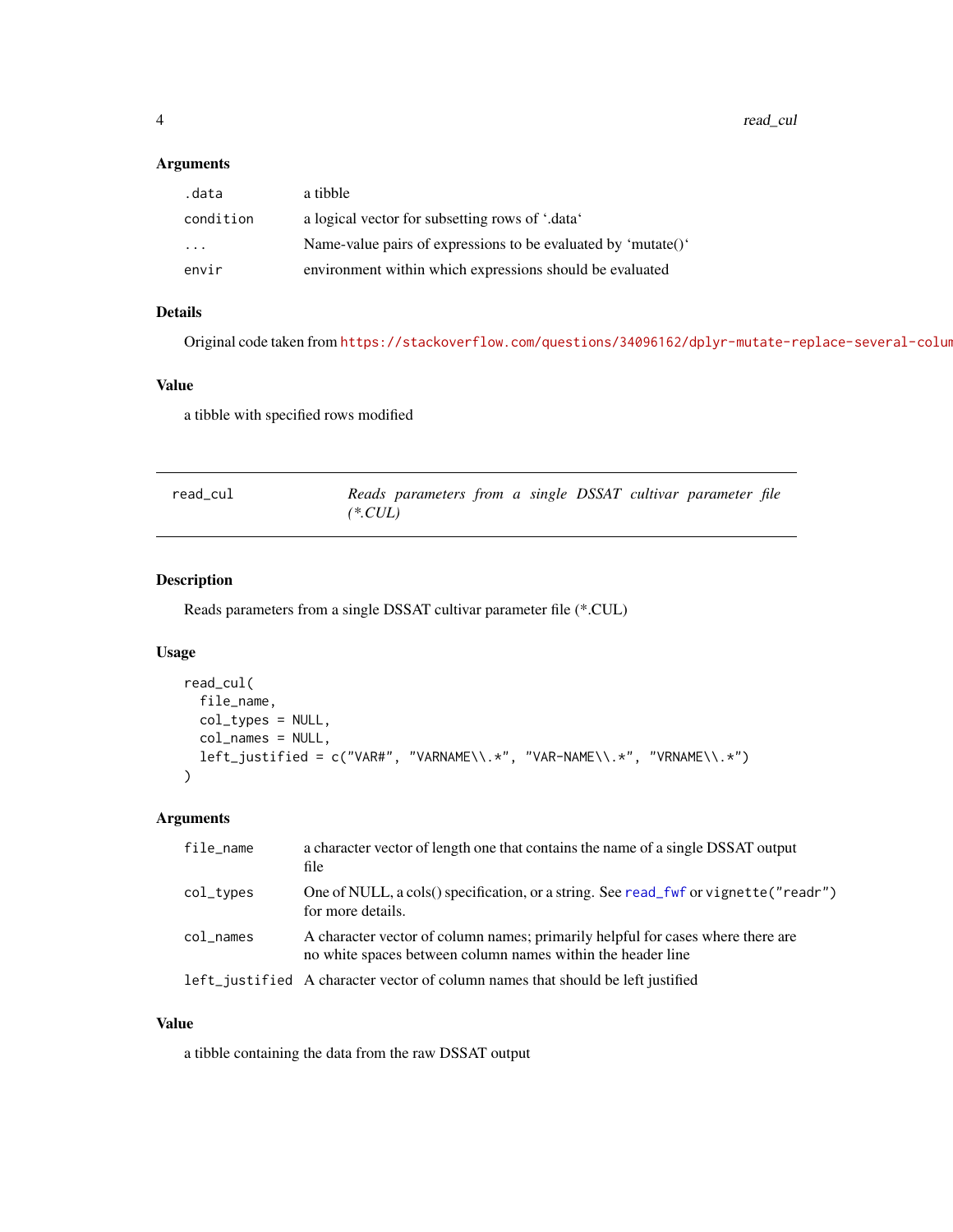# <span id="page-4-0"></span>read\_dssat 5

# Examples

```
# Extract file path for sample cultivar file path
sample_cul_file <- system.file('extdata','SAMPLE.CUL',package='DSSAT')
# Read sample cultivar file
cul <- read_cul(sample_cul_file)
```
# read\_dssat *Reads data from a single DSSAT file*

# Description

Reads data from a single DSSAT file

# Usage

```
read_dssat(
 file_name,
 col_types = NULL,
 col_names = NULL,
 na_strings = NULL,
 left_justified = "EXCODE",
 guess_max = 10)
```
# Arguments

| file_name       | a character vector of length one that contains the name of a single DSSAT output<br>file                                                       |
|-----------------|------------------------------------------------------------------------------------------------------------------------------------------------|
| col_types       | One of NULL, a cols() specification, or a string. See read_fwf or vignette("readr")<br>for more details.                                       |
| $col$ $\_names$ | A character vector of column names; primarily helpful for cases where there are<br>no white spaces between column names within the header line |
| na_strings      | A character vector containing strings that should be interpreted as missing values                                                             |
|                 | left_justified A character vector of column names that should be left justified                                                                |
| guess_max       | An integer indicating the maximum number of lines that should be used to guess<br>the type of a column                                         |

# Value

a tibble containing the data from the raw DSSAT output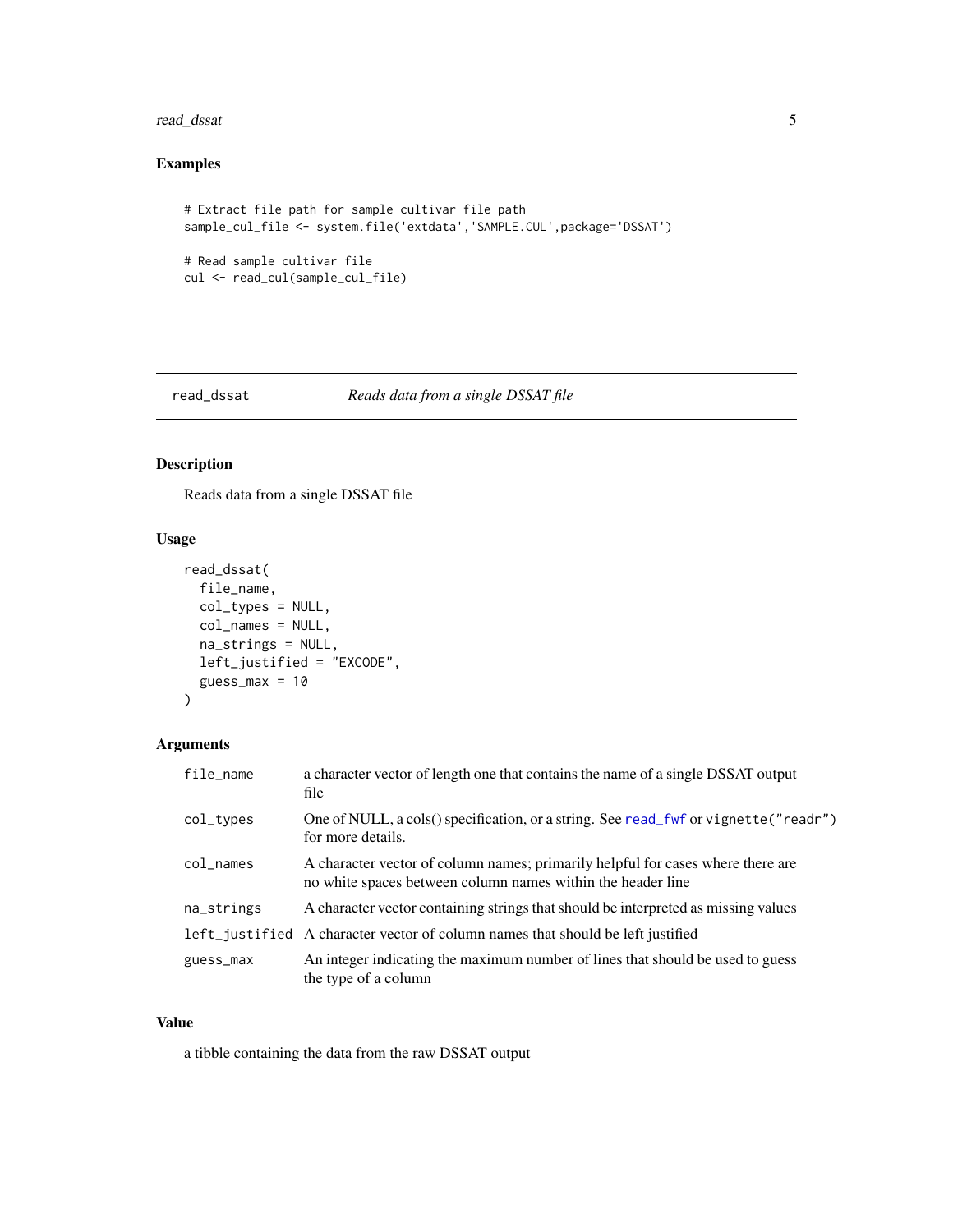# Examples

```
# Extract file path for sample output file path
sample_output <- system.file('extdata','SAMPLE.OUT',package='DSSAT')
```

```
read_dssat(sample_output)
```
read\_dssbatch *Reads data from a single DSSAT batch file*

# Description

Reads data from a single DSSAT batch file

#### Usage

read\_dssbatch(file\_name = "DSSBatch.V47")

# Arguments

file\_name a character vector of length one that contains the name of a single DSSAT batch file

# Value

a tibble containing the data from the DSSAT batch file

# Examples

```
# Create example batch file path
batch_file_path <- paste0(tempdir(),'/DSSBatch.V47')
```
# Write example batch file write\_dssbatch(x='UFGA0601.BMX',trtno=1:4,file\_name = batch\_file\_path)

```
# Read example batch file
dssbatch <- read_dssbatch(batch_file_path)
```
<span id="page-5-0"></span>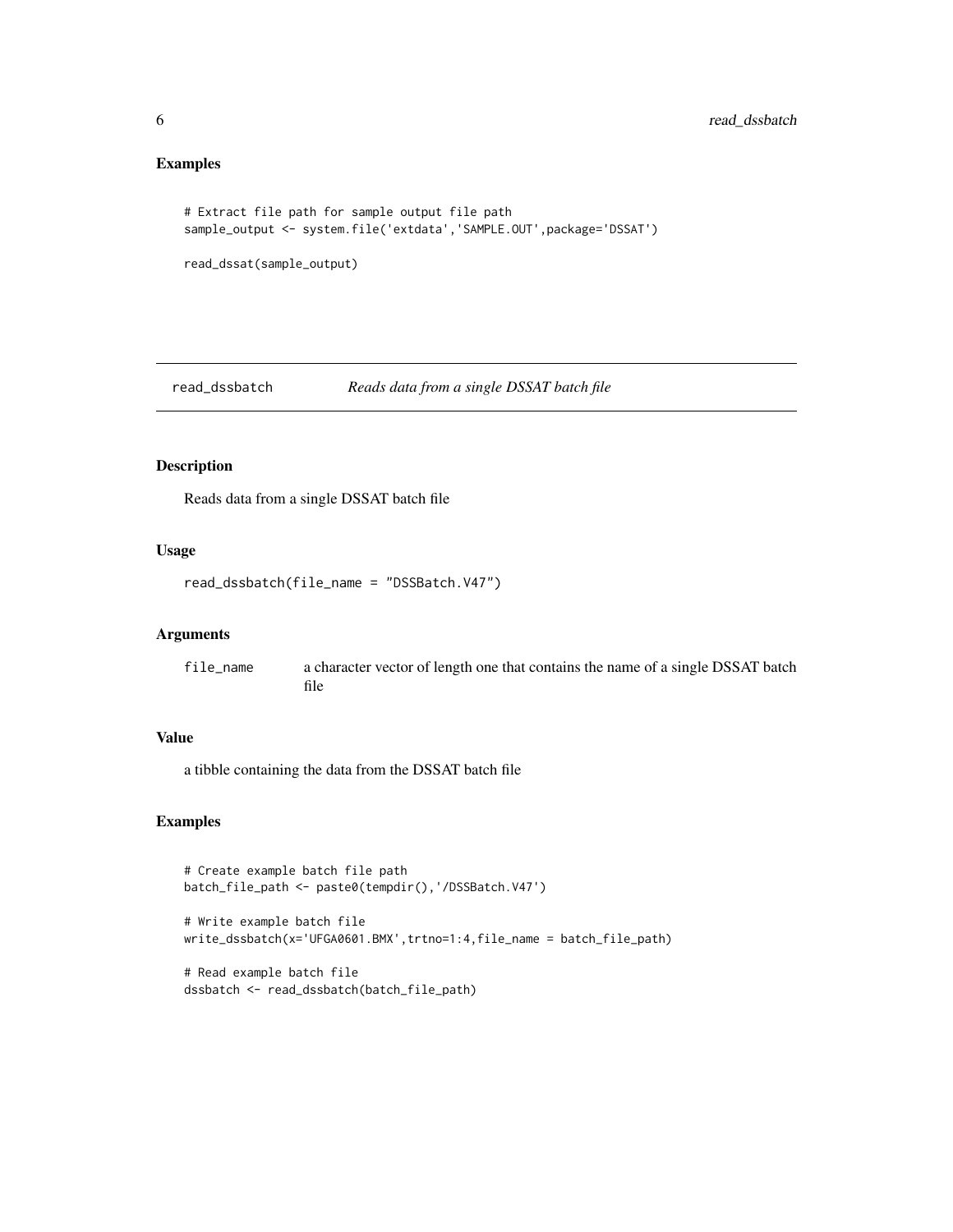<span id="page-6-0"></span>read\_eco *Reads parameters from a single DSSAT ecotype parameter file (\*.ECO)*

# Description

Reads parameters from a single DSSAT ecotype parameter file (\*.ECO)

#### Usage

```
read_eco(
 file_name,
 col_types = NULL,
 col_names = NULL,
 left\_justified = c("ECO ", "ECO#", "ECONAME\\.*", "ECO-NAME\\.*")
\mathcal{L}
```
# Arguments

| file_name       | a character vector of length one that contains the name of a single DSSAT output<br>file                                                       |
|-----------------|------------------------------------------------------------------------------------------------------------------------------------------------|
| col_types       | One of NULL, a cols() specification, or a string. See read_fwf or vignette("readr")<br>for more details.                                       |
| $col$ $\_names$ | A character vector of column names; primarily helpful for cases where there are<br>no white spaces between column names within the header line |
|                 | left_justified A character vector of column names that should be left justified                                                                |

#### Value

a tibble containing the data from the raw DSSAT file

# Examples

```
# Extract file path for sample ecotype file path
sample_eco <- system.file('extdata','SAMPLE.ECO',package='DSSAT')
eco <- read_eco(sample_eco)
```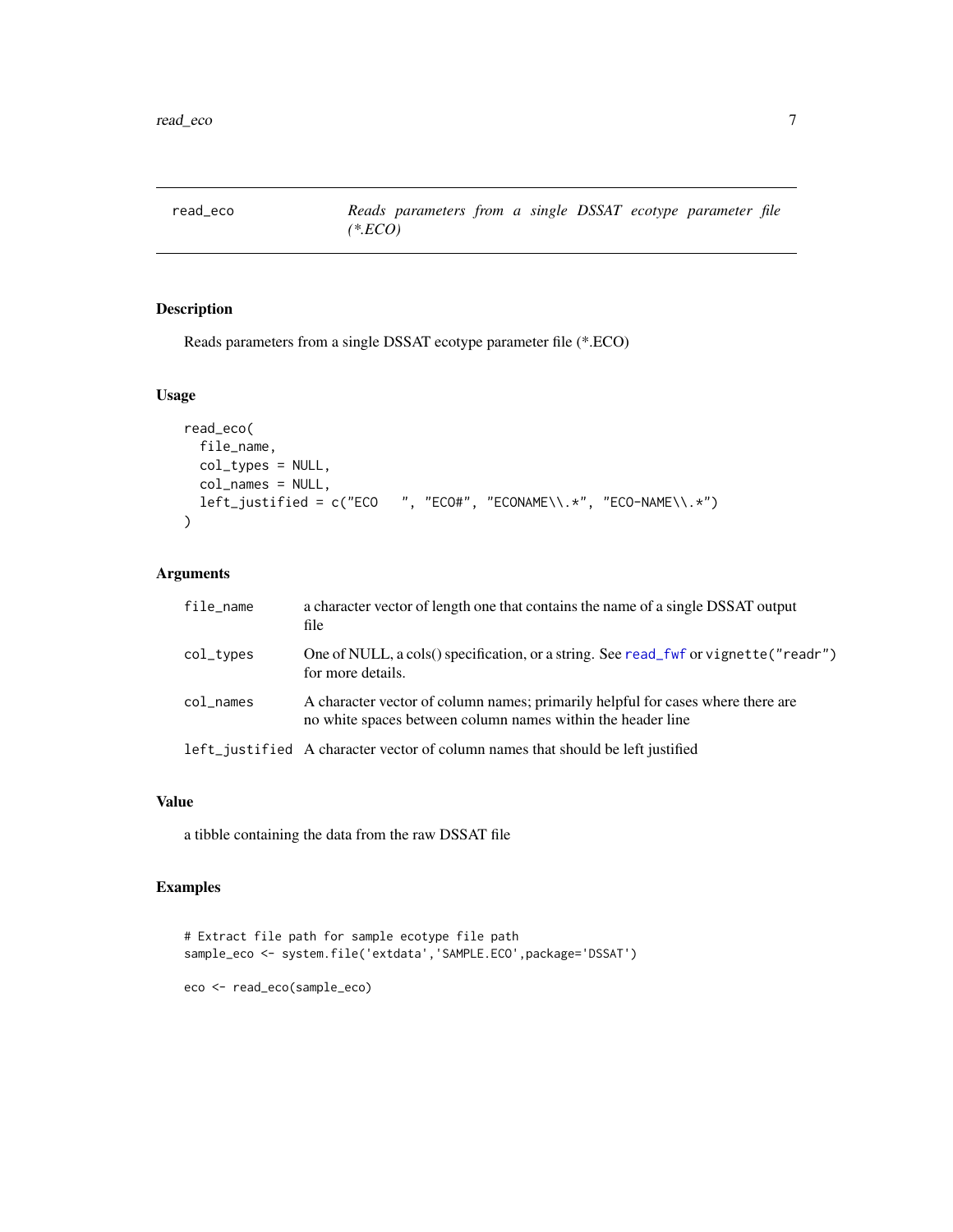<span id="page-7-0"></span>

# Description

Reads data from a single DSSAT file A

### Usage

```
read_filea(file_name, col_types = NULL, col_names = NULL, na_strings = NULL)
```
# Arguments

| file_name  | a character vector of length one that contains the name of a single DSSAT output<br>file                                                       |
|------------|------------------------------------------------------------------------------------------------------------------------------------------------|
| col_types  | One of NULL, a cols() specification, or a string. See read_fwf or vignette("readr")<br>for more details.                                       |
| col_names  | A character vector of column names; primarily helpful for cases where there are<br>no white spaces between column names within the header line |
| na_strings | a character vector of string to represent missing values                                                                                       |

#### Value

a tibble containing the data from the raw DSSAT file

# Examples

```
# Extract FileA path for sample file
sample_filea <- system.file('extdata','SAMPLE.CRA',package='DSSAT')
filea <- read_filea(sample_filea)
```

| read_filet | Reads time series data from a single DSSAT file T |  |  |  |
|------------|---------------------------------------------------|--|--|--|
|------------|---------------------------------------------------|--|--|--|

# Description

Reads time series data from a single DSSAT file T

# Usage

```
read_filet(file_name, col_types = NULL, col_names = NULL, na_strings = NULL)
```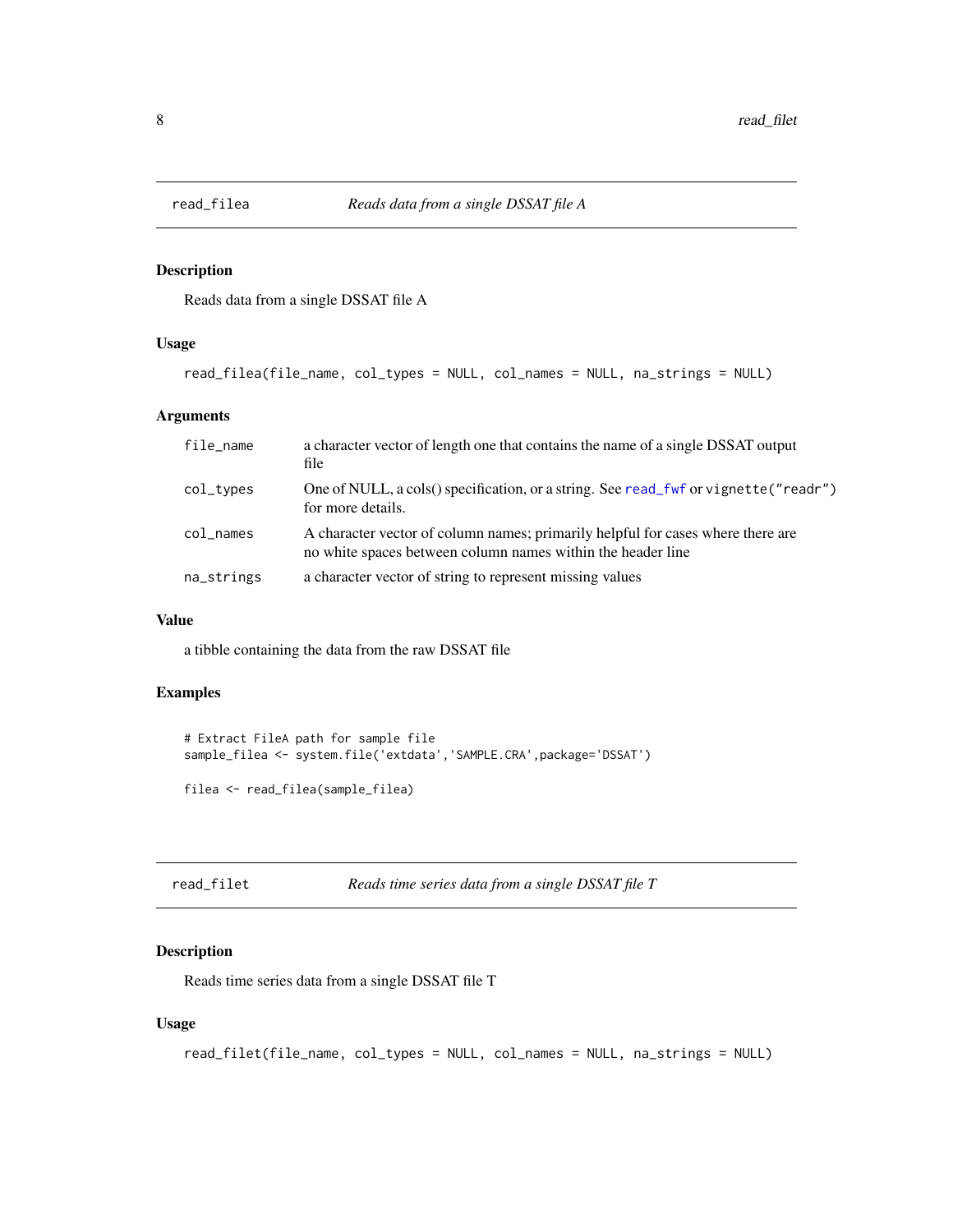#### <span id="page-8-0"></span>read\_filex 9

# Arguments

| file_name  | a character vector of length one that contains the name of a single DSSAT output<br>file                                                       |
|------------|------------------------------------------------------------------------------------------------------------------------------------------------|
| col_types  | One of NULL, a cols() specification, or a string. See read_fwf or vignette("readr")<br>for more details.                                       |
| col_names  | A character vector of column names; primarily helpful for cases where there are<br>no white spaces between column names within the header line |
| na_strings | a character vector of string to represent missing values                                                                                       |

#### Value

a tibble containing the data from the raw DSSAT file

# Examples

```
# Extract FileT path for sample file
sample_filet <- system.file('extdata','SAMPLE.CRT',package='DSSAT')
```
read\_filet(sample\_filet)

```
read_filex Reads input data from a single DSSAT experiment file (*.*X)
```
#### Description

Reads input data from a single DSSAT experiment file (\*.\*X)

#### Usage

```
read_filex(
  file_name,
  col_types = NULL,
  col_names = NULL,
  na_strings = NULL,
  store_v_fmt = FALSE
)
```
# Arguments

| file name | a character vector of length one that contains the name of a single DSSAT output<br>file                 |
|-----------|----------------------------------------------------------------------------------------------------------|
| col_types | One of NULL, a cols() specification, or a string. See read_fwf or vignette("readr")<br>for more details. |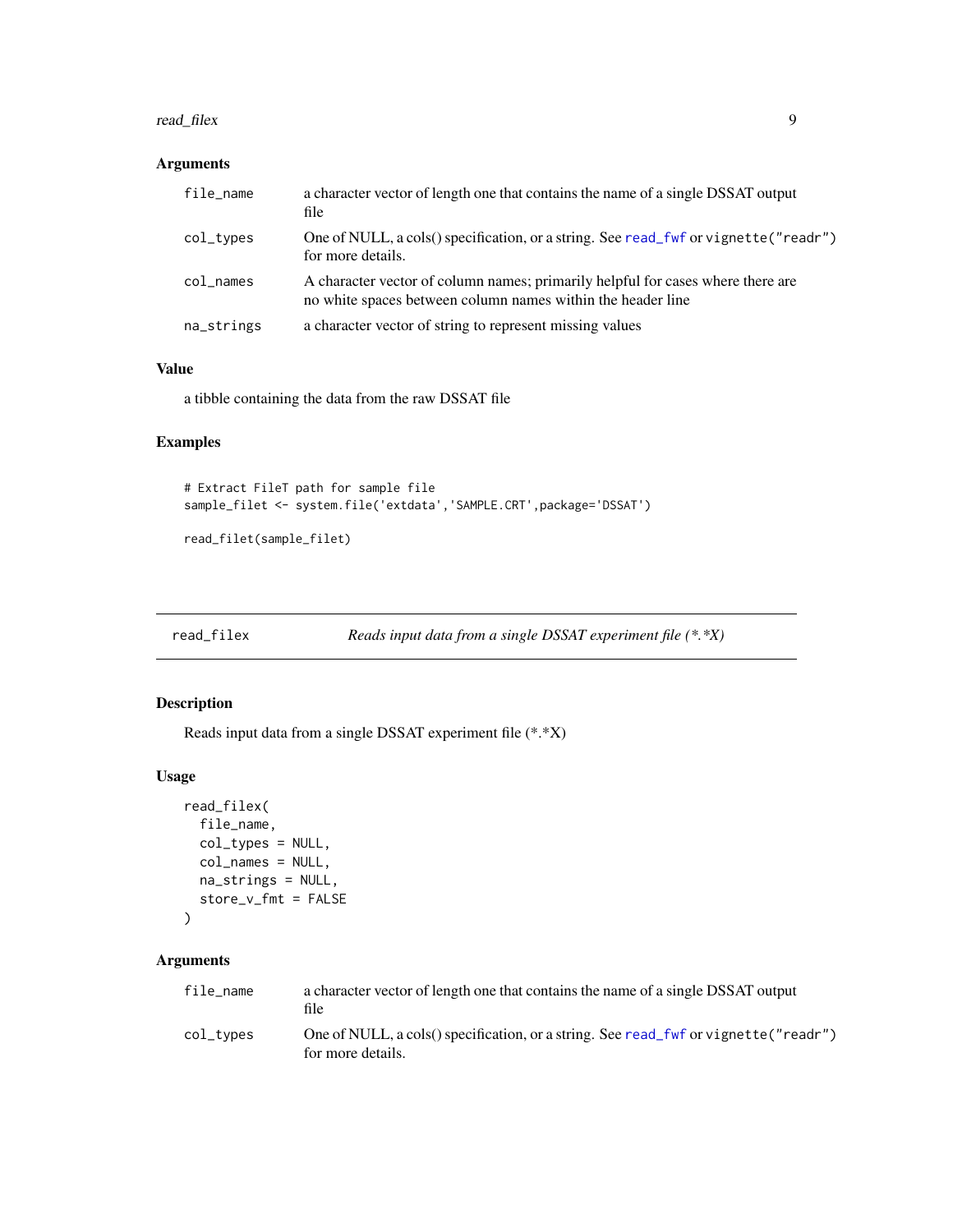<span id="page-9-0"></span>

| col names   | A character vector of column names; primarily helpful for cases where there are<br>no white spaces between column names within the header line |
|-------------|------------------------------------------------------------------------------------------------------------------------------------------------|
| na strings  | A character vector containing strings that should be interpreted as missing values                                                             |
| store_v_fmt | a logical value indicating whether or not to store the format for variables being<br>read                                                      |

# Value

a tibble containing the data from the raw DSSAT file

read\_output *Reads data from a single DSSAT output file*

# Description

Reads data from a single DSSAT output file

# Usage

```
read_output(
  file_name,
  col_types = NULL,
  col_names = NULL,
  left_justified = NULL,
  read_only = NULL,
  store_v_fmt = FALSE
)
```
# Arguments

| file_name       | a character vector of length one that contains the name of a single DSSAT output<br>file                                                       |
|-----------------|------------------------------------------------------------------------------------------------------------------------------------------------|
| col_types       | One of NULL, a cols() specification, or a string. See read_fwf or vignette("readr")<br>for more details.                                       |
| $col$ $\_names$ | A character vector of column names; primarily helpful for cases where there are<br>no white spaces between column names within the header line |
|                 | left_justified A character vector of column names that should be left justified                                                                |
| read_only       | NULL or a character vector of column names that should be read in; If non-<br>NULL only the columns listed will be read in.                    |
| store_v_fmt     | a logical value indicating whether or not to store the format for variables being<br>read                                                      |

# Value

a tibble containing the data from the raw DSSAT output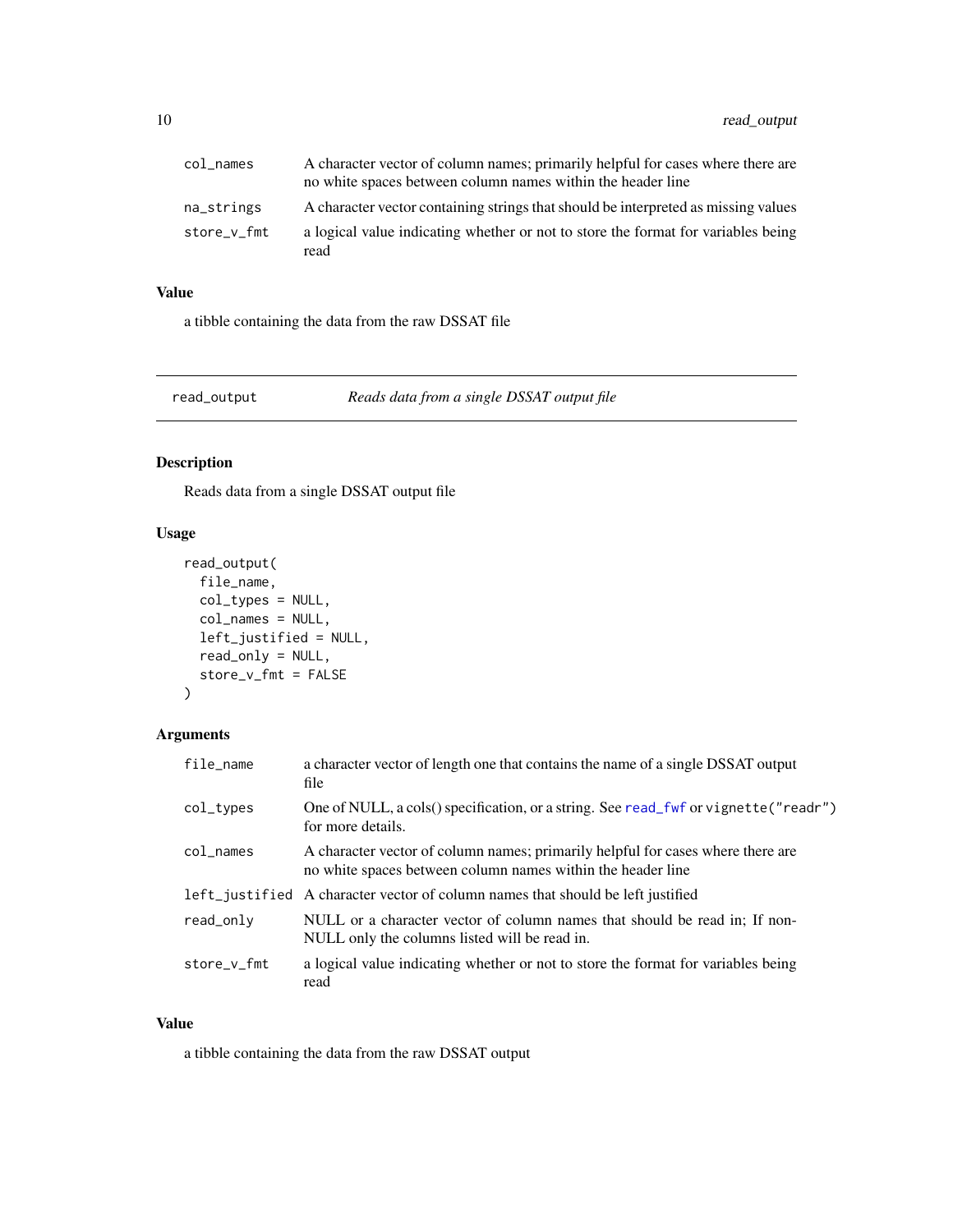#### <span id="page-10-0"></span>read\_pest 11

# Examples

```
# Extract file path for sample output file path
sample_output <- system.file('extdata','SAMPLE.OUT',package='DSSAT')
```

```
out <- read_output(sample_output)
```
read\_pest *Reads input data from a single DSSAT pest file (\*.PST)*

### Description

Reads input data from a single DSSAT pest file (\*.PST)

# Usage

```
read_pest(file_name, col_types = NULL, col_names = NULL)
```
# Arguments

| file_name | a character vector of length one that contains the name of a single DSSAT output<br>file                                                       |
|-----------|------------------------------------------------------------------------------------------------------------------------------------------------|
| col_types | One of NULL, a cols() specification, or a string. See read_fwf or vignette("readr")<br>for more details.                                       |
| col_names | A character vector of column names; primarily helpful for cases where there are<br>no white spaces between column names within the header line |

# Value

a tibble containing the data from the raw DSSAT file

| read_soil_profile | Reads a single DSSAT formatted soil profile from a raw character vec- |
|-------------------|-----------------------------------------------------------------------|
|                   | tor                                                                   |

# Description

Reads a single DSSAT formatted soil profile from a raw character vector

#### Usage

```
read_soil_profile(
  raw_lines,
  left_justified = NULL,
 col_types = NULL,
  col_names = NULL
\mathcal{E}
```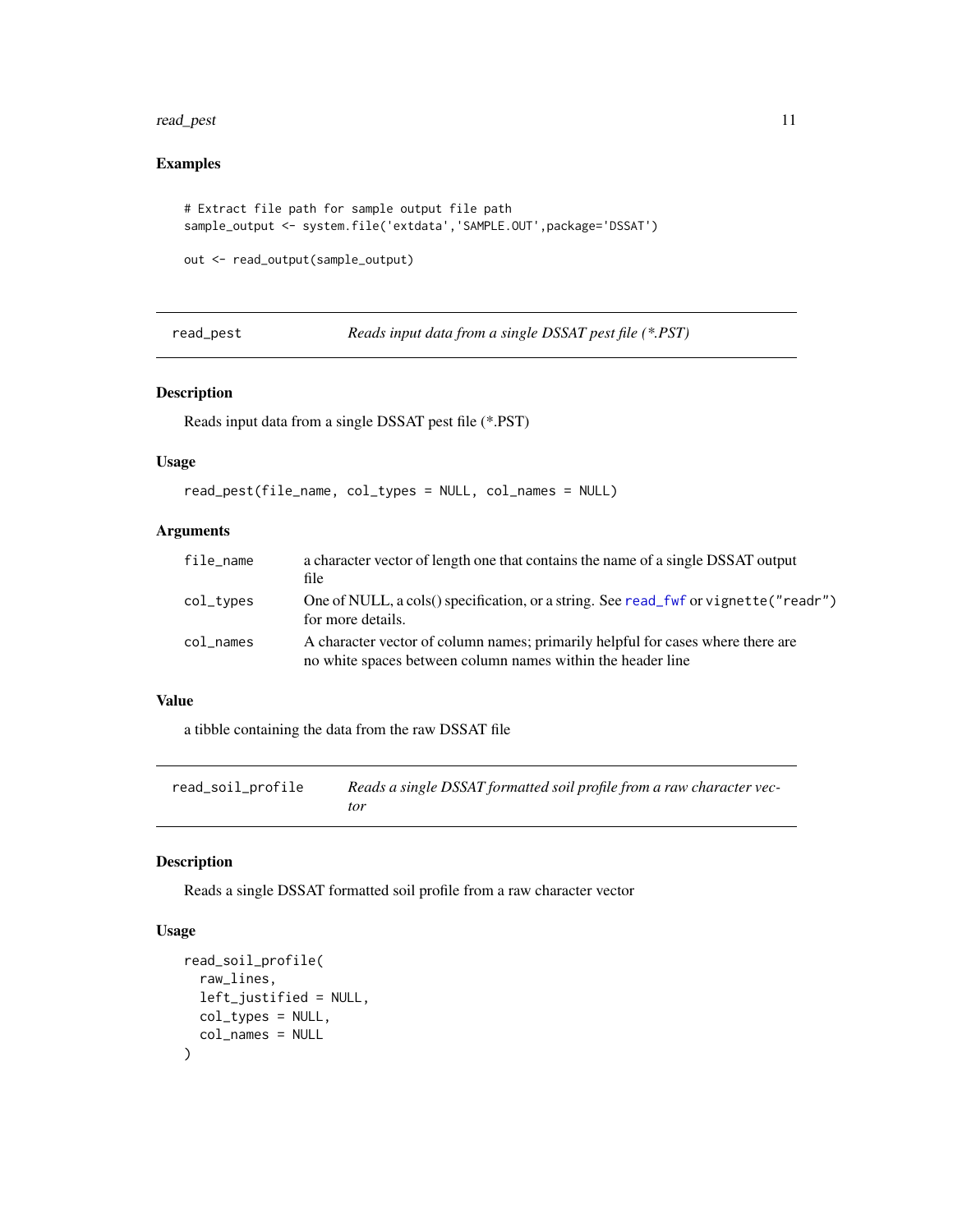#### <span id="page-11-0"></span>Arguments

| a character vector that includes the contents of a single tier of data (includ-<br>ing headline, but excluding version stamp and other header information) from a<br><b>DSSAT</b> output file |
|-----------------------------------------------------------------------------------------------------------------------------------------------------------------------------------------------|
| left_justified A character vector of column names that should be left justified                                                                                                               |
| One of NULL, a cols() specification, or a string. See read_fwf or vignette("readr")<br>for more details.                                                                                      |
| A character vector of column names; primarily helpful for cases where there are<br>no white spaces between column names within the header line                                                |
|                                                                                                                                                                                               |

#### Value

a list containing tibbles for each tier of a DSSAT formatted soil profile

#### Examples

```
sample_sol <- c(
"*IB00000001 IBSNAT SIC 210 DEFAULT - DEEP SILTY CLAY",
"@SITE COUNTRY LAT LONG SCS FAMILY",
" Generic Generic -99 -99 Generic",
"@ SCOM SALB SLU1 SLDR SLRO SLNF SLPF SMHB SMPX SMKE",
" -99 0.11 6.0 0.30 85.0 1.00 1.00 IB001 IB001 IB001",
"@ SLB SLMH SLLL SDUL SSAT SRGF SSKS SBDM SLOC SLCL SLSI SLCF SLNI SLHW SLHB",
    5 -99 0.228 0.385 0.481 1.000 -99 1.30 1.75 50.0 45.0 0.0 0.170 6.5
   " 15 -99 0.228 0.385 0.481 1.000 -99 1.30 1.75 50.0 45.0 0.0 0.170 6.5 -99",
   " 30 -99 0.249 0.406 0.482 0.638 -99 1.30 1.60 50.0 45.0 0.0 0.170 6.5 -99",
   " 45 -99 0.249 0.406 0.465 0.472 -99 1.35 1.45 50.0 45.0 0.0 0.140 6.5 -99",
" 60 -99 0.249 0.406 0.465 0.350 -99 1.35 1.45 50.0 45.0 0.0 0.140 6.5 -99",
" 90 -99 0.308 0.456 0.468 0.223 -99 1.35 1.10 50.0 45.0 0.0 0.110 6.5 -99",
  " 120 -99 0.207 0.341 0.452 0.122 -99 1.40 0.65 50.0 45.0 0.0 0.060 6.5 -99",
  " 150 -99 0.243 0.365 0.455 0.067 -99 1.40 0.30 50.0 45.0 0.0 0.030 6.5 -99",
  " 180 -99 0.259 0.361 0.457 0.037 -99 1.40 0.10 50.0 45.0 0.0 0.010 6.5 -99",
" 210 -99 0.259 0.361 0.457 0.020 -99 1.40 0.01 50.0 45.0 0.0 0.000 6.5 -99")
```

```
read_soil_profile(sample_sol)
```
read\_sol *Reads soil parameters from a single DSSAT soil parameter file (\*.SOL)*

#### **Description**

Reads soil parameters from a single DSSAT soil parameter file (\*.SOL)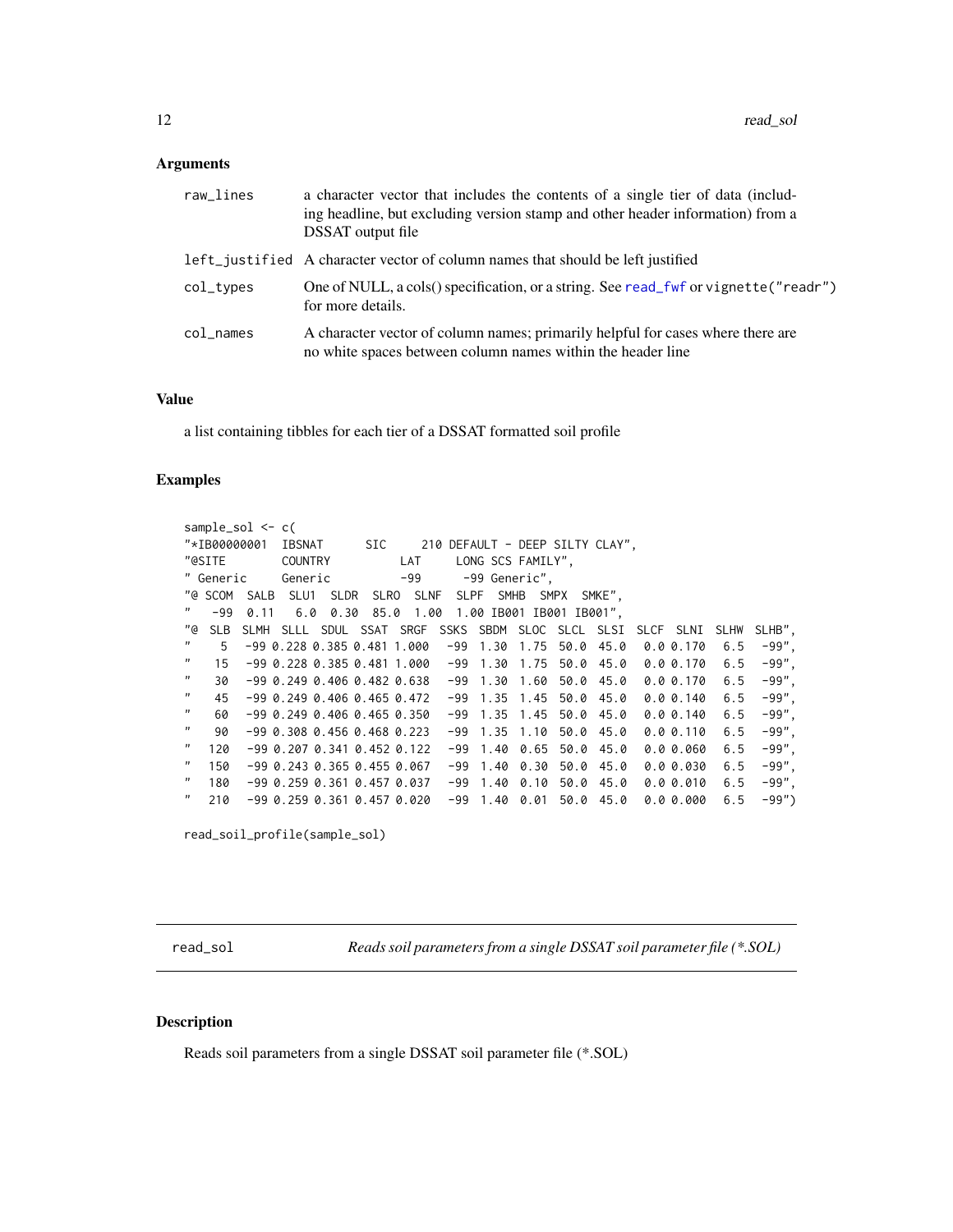<span id="page-12-0"></span>read\_tier 13

# Usage

```
read_sol(
  file_name,
  id\_soil = NULL,left_justified = NULL,
  col_types = NULL,
  col_names = NULL
\mathcal{L}
```
# Arguments

| file_name             | a character vector of length one that contains the name of a single DSSAT output<br>file                                                       |
|-----------------------|------------------------------------------------------------------------------------------------------------------------------------------------|
| id_soil               | a length-one character vector containing the soil ID code for a single soil profile                                                            |
|                       | left justified A character vector of column names that should be left justified                                                                |
| $col_{\text{-}types}$ | One of NULL, a cols() specification, or a string. See read_fwf or vignette("readr")<br>for more details.                                       |
| $col$ $\_names$       | A character vector of column names; primarily helpful for cases where there are<br>no white spaces between column names within the header line |

# Value

a tibble containing the data from the raw DSSAT file

# Examples

```
# Extract file path for sample soil file
sample_sol <- system.file('extdata','SAMPLE.SOL',package='DSSAT')
```

```
sol <- read_sol(sample_sol)
```

| read tier | Reads and combines data and header information from a single tier of |
|-----------|----------------------------------------------------------------------|
|           | a DSSAT output file                                                  |

# Description

Reads and combines data and header information from a single tier of a DSSAT output file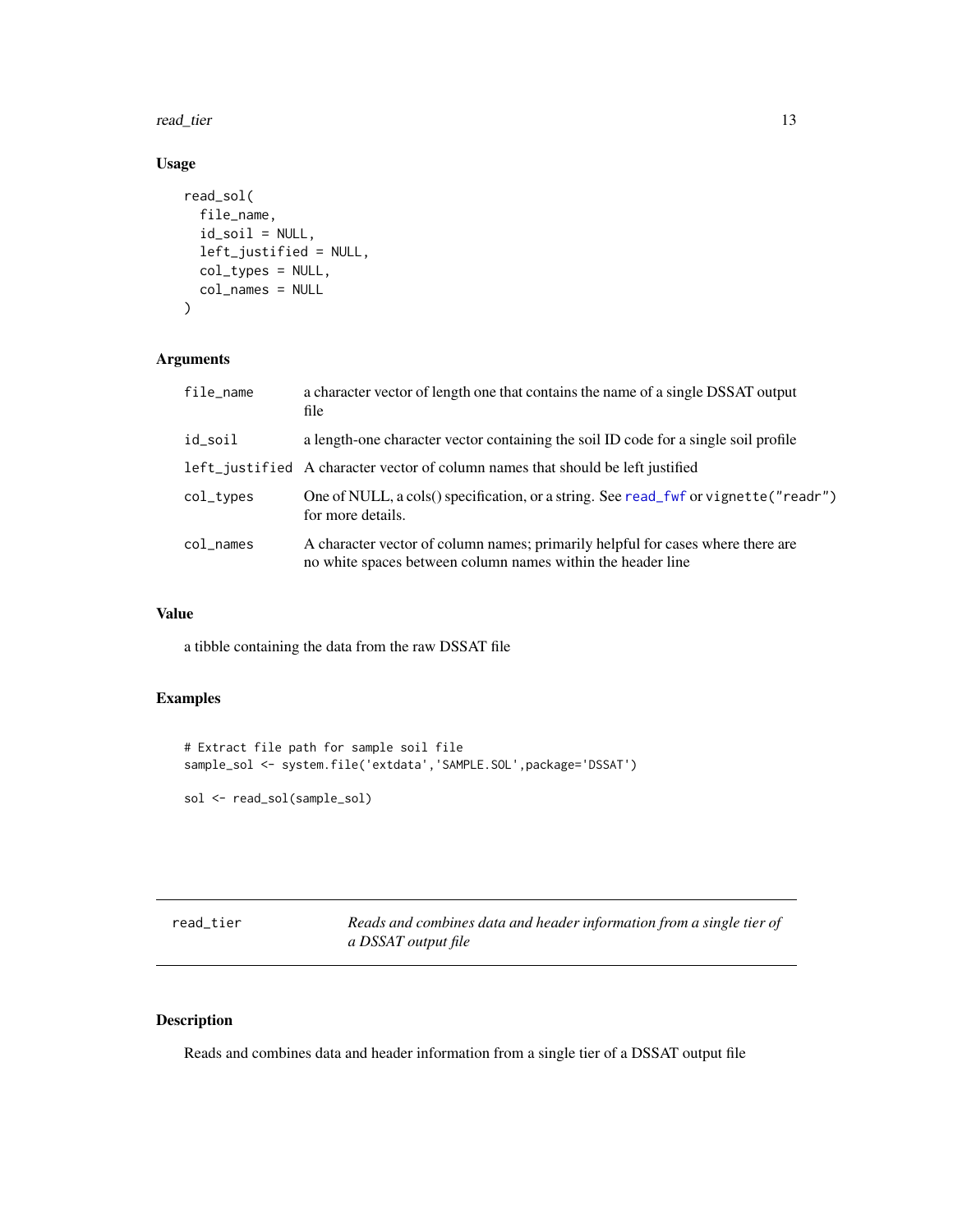# Usage

```
read_tier(
 raw_lines,
 col_types = NULL,
 col_names = NULL,
 na_strings = NULL,
 left_justified = "EXCODE",
  guess_max = 1000,
 store_v_fmt = TRUE,
 read_only = NULL
)
```
# Arguments

| raw_lines   | a character vector that includes the contents of a single tier of data (includ-<br>ing headline, but excluding version stamp and other header information) from a<br>DSSAT output file |
|-------------|----------------------------------------------------------------------------------------------------------------------------------------------------------------------------------------|
| col_types   | One of NULL, a cols() specification, or a string. See read_fwf or vignette("readr")<br>for more details.                                                                               |
| col_names   | A character vector of column names; primarily helpful for cases where there are<br>no white spaces between column names within the header line                                         |
| na_strings  | a character vector of string to represent missing values                                                                                                                               |
|             | left_justified A character vector of column names that should be left justified                                                                                                        |
| guess_max   | An integer indicating the maximum number of lines that should be used to guess<br>the type of a column                                                                                 |
| store_v_fmt | a logical value indicating whether or not to store the format for variables being<br>read                                                                                              |
| read_only   | NULL or a character vector of column names that should be read in; If non-<br>NULL only the columns listed will be read in.                                                            |

#### Value

a tibble containing the data from the raw DSSAT output

# Examples

```
sample_data_tier <- c(
"*DSSAT Cropping System Model Ver. 4.6.0.030 -forage MAR 27, 2014; 06:11:48",
\begin{array}{c} n n, \\"*RUN 1
                     "*RUN 1 : 0 KG N/HA PRFRM046 UFGA0601 1 ",
"MODEL : PRFRM046 - Tifton 85 bermud
"EXPERIMENT : UFGA0601 G0 NITROGEN RESPONSE OF TIFTON 85 BERMUDAGRASS REGROW",
\text{YDATA PATH} : \text{YATH} : \text{YCT} , \text{YCT} , \text{YCT} , \text{YCT} , \text{YCT} , \text{YCT} , \text{YCT} , \text{YCT} , \text{YCT} , \text{YCT} , \text{YCT} , \text{YCT} , \text{YCT} , \text{YCT} , \text{YCT} , \text{YCT} , \text{YCT} , \text{YCT} ,
" TREATMENT 1 : 0 KG N/HA PRFRM046
" "^{\frac{1}{n}},
```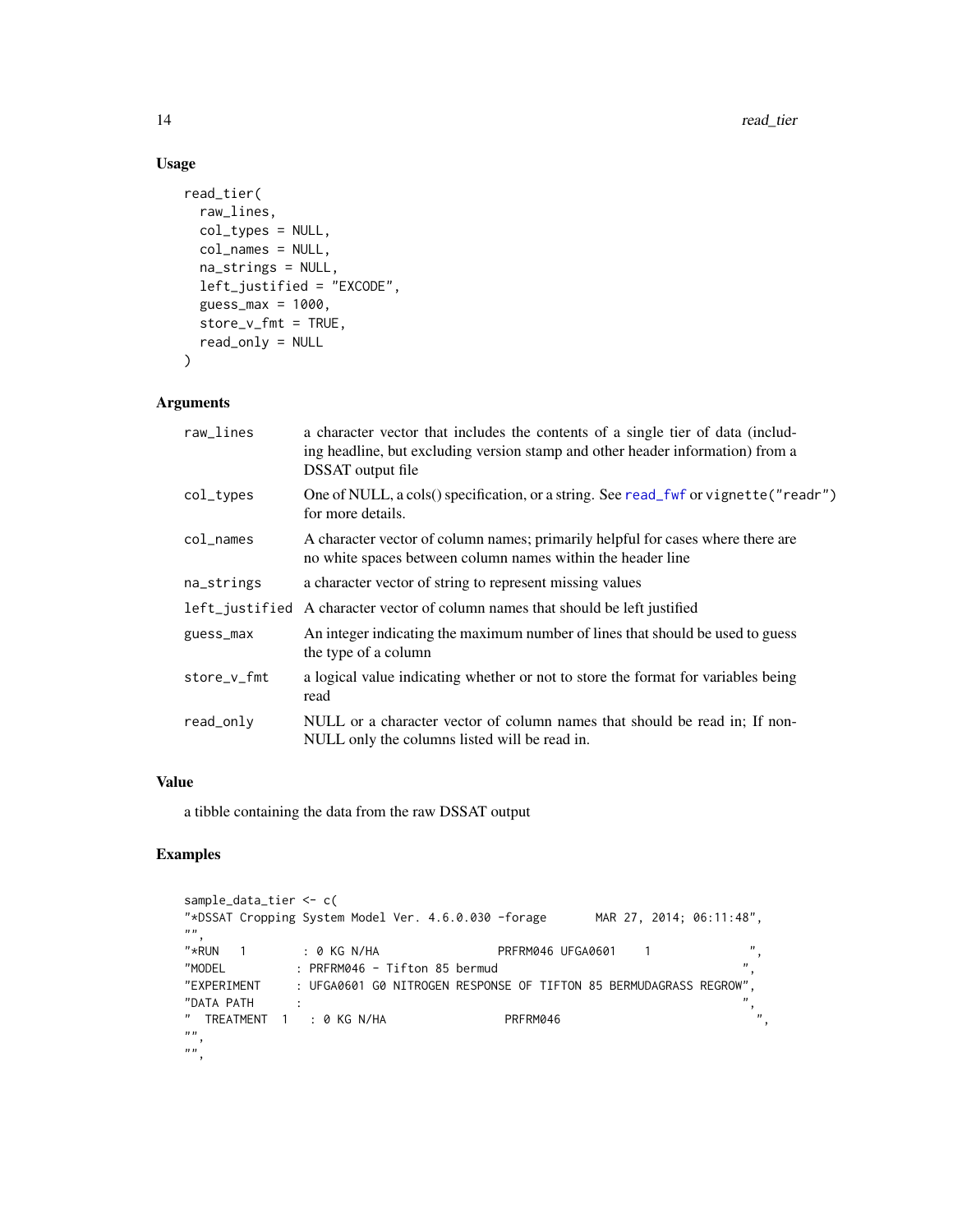<span id="page-14-0"></span>

| $^{\prime\prime}$           |     |             |       |       |       |       | Soil evaporation (mm/d) by soil depth (cm):", |      |       |              |
|-----------------------------|-----|-------------|-------|-------|-------|-------|-----------------------------------------------|------|-------|--------------|
| $^{\prime\prime}$           |     |             | 0-5   |       |       |       | 5-15 15-23 23-32 32-41 41-51                  |      | 51-61 | $61 - 71$ ", |
| "@YEAR DOY                  | DAS | <b>SRAA</b> | ES1D  | ES2D  | ES3D  | ES4D  | ES5D                                          | ES6D | ES7D  | ES8D",       |
| " 2006 001                  |     | 1 7.40      | 0.508 | 0.175 |       |       |                                               |      |       | 0.035".      |
| " 2006 002                  |     | 2 8.40      | 0.849 | 0.263 | 0.064 | 0.104 | 0.086   0.113   0.101                         |      |       | 0.036".      |
| " 2006 003                  |     | 3 13.10     |       |       |       |       | $1.148$ 0.549 0.091 0.132 0.108 0.144 0.128   |      |       | 0.046")      |
|                             |     |             |       |       |       |       |                                               |      |       |              |
| read_tier(sample_data_tier) |     |             |       |       |       |       |                                               |      |       |              |

read\_wth *Reads weather input data from a single DSSAT weather file (\*.WTH)*

# Description

Reads weather input data from a single DSSAT weather file (\*.WTH)

# Usage

read\_wth(file\_name, col\_types = NULL, col\_names = NULL)

# Arguments

| file_name | a character vector of length one that contains the name of a single DSSAT output<br>file                                                       |
|-----------|------------------------------------------------------------------------------------------------------------------------------------------------|
| col_types | One of NULL, a cols() specification, or a string. See read_fwf or vignette("readr")<br>for more details.                                       |
| col_names | A character vector of column names; primarily helpful for cases where there are<br>no white spaces between column names within the header line |

# Value

a tibble containing the data from the raw DSSAT file

# Examples

```
# Extract file path for sample weather file
sample_wth <- system.file('extdata','SAMPLE.WTH',package='DSSAT')
read_wth(sample_wth)
```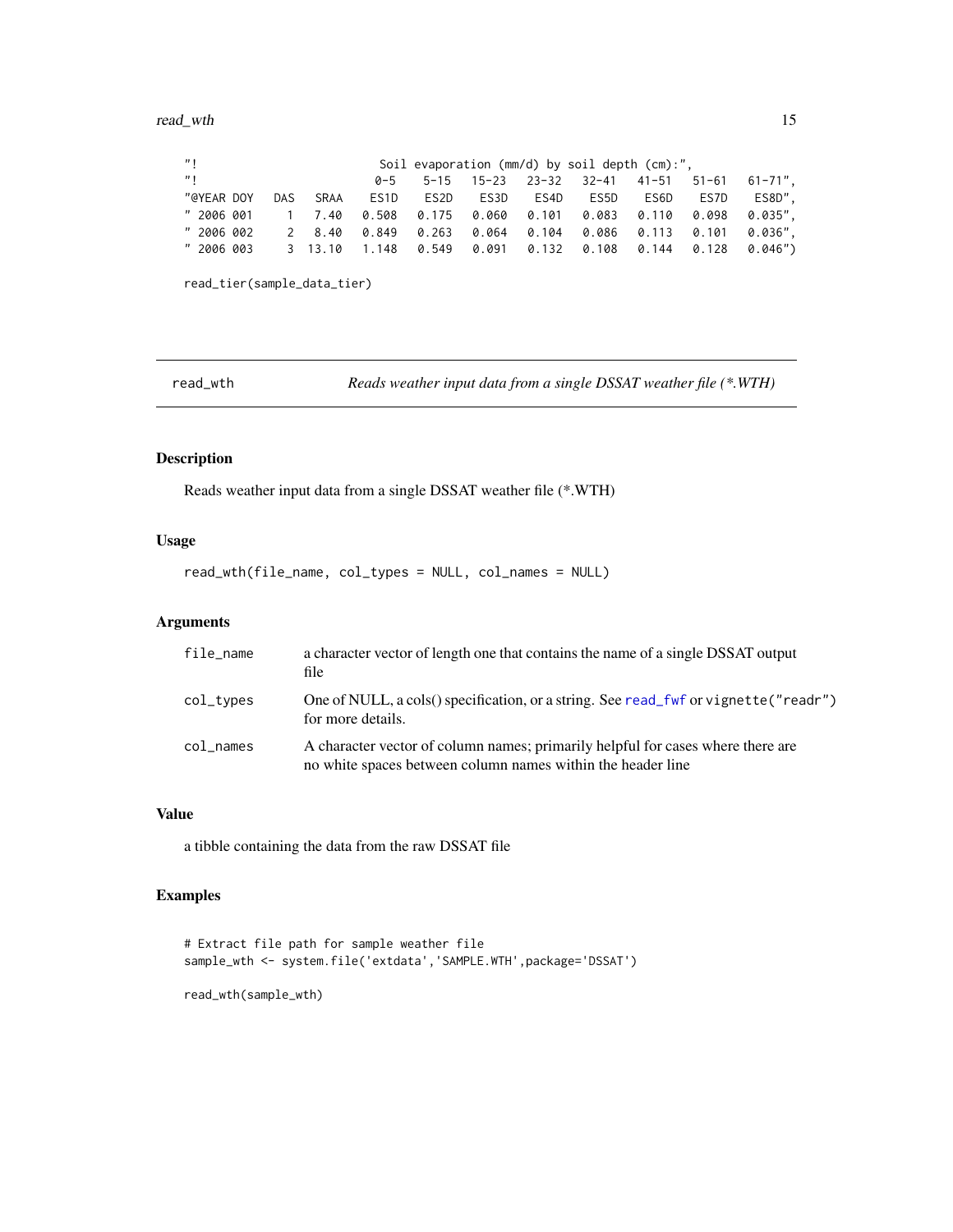<span id="page-15-0"></span>

# Description

Writes data from a single DSSAT data tier

# Usage

run\_dssat(run\_mode = "B", file\_name = NULL, suppress\_output = FALSE)

# Arguments

| run_mode        | a length-one character vector that specifies the run mode that should be used for                                                      |
|-----------------|----------------------------------------------------------------------------------------------------------------------------------------|
|                 | the DSSAT simulation. One of: A - Run all treatments. User specifies fileX                                                             |
|                 | on the command line and the model runs all treatments B - Batch mode. User                                                             |
|                 | defines fileX and treatment numbers in Batch file C - Command line mode. Use                                                           |
|                 | input from the command line. D - Debug mode. Model skips input module and                                                              |
|                 | reads temp file from the command line E - Sensitivity analysis. User defines                                                           |
|                 | fileX and treatment number in Batch file $F - Farm$ model. Use Batch file to                                                           |
|                 | define experiment G - Gencalc. Use Command line to define experiment and                                                               |
|                 | treatment I - Interactive mode. Use model interface for exp. & trino. L - Gene                                                         |
|                 | based model (Locus). Use Batch file to define experiment N - Seasonal analysis.                                                        |
|                 | Use Batch file to define experiment and treatments Q - Sequence analysis. Use                                                          |
|                 | Batch file to define experiment S - Spatial. Use Batch file to define experiment                                                       |
|                 | T - Gencalc. Use Batch file to define experiments and treatment                                                                        |
| file_name       | a length-one character vector that specifies the file name to be used for simula-<br>tion. Usually the name of a batch file or file X. |
| suppress_output |                                                                                                                                        |
|                 | a logical value indicating whether to suppress DSSAT-CSM output from being<br>printed to the console                                   |

# Value

Invisibly returns NULL

# Examples

```
## Not run:
  run_dssat()
```
## End(Not run)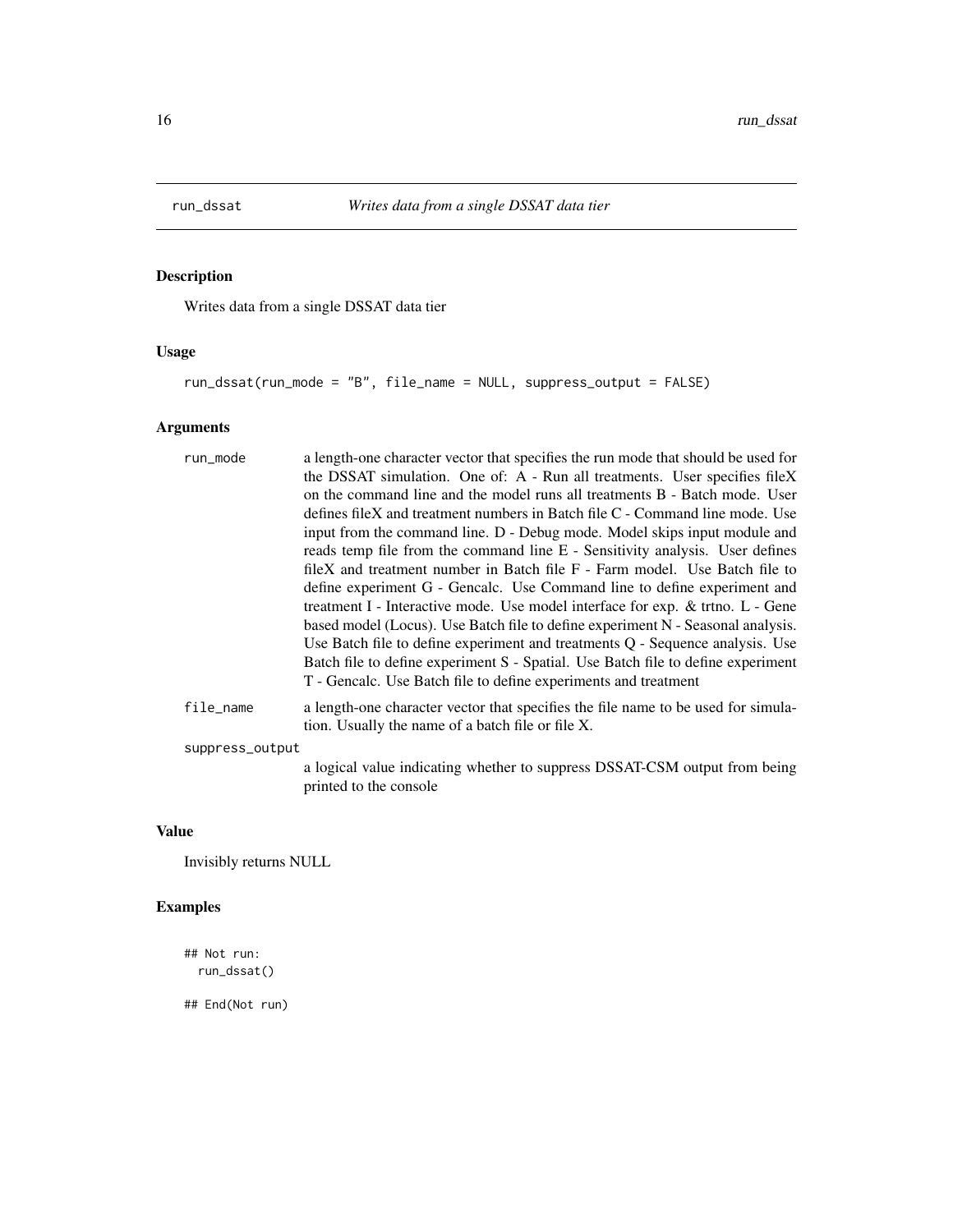<span id="page-16-0"></span>

# Description

Reads parameters from a single DSSAT cultivar parameter file (\*.CUL)

# Usage

```
write_cul(cul, file_name)
```
#### Arguments

| cu1       | a DSSAT tbl containing the contents of a DSSAT cultivar parameter file                   |
|-----------|------------------------------------------------------------------------------------------|
| file name | a character vector of length one that contains the name of a single DSSAT output<br>file |

#### Value

a tibble containing the data from the raw DSSAT output

#### Examples

```
# Extract file path for sample cultivar file path
sample_cul_file <- system.file('extdata','SAMPLE.CUL',package='DSSAT')
# Read sample cultivar file
cul <- read_cul(sample_cul_file)
# Create example cultivar file path
sample_cul_file2 <- paste0(tempdir(),'/SAMPLE.CUL')
# Write out sample cultivar file
write_cul(cul,sample_cul_file2)
```
write\_dssbatch *Constructs and writes a DSSAT simulation batch file*

#### Description

Constructs and writes a DSSAT simulation batch file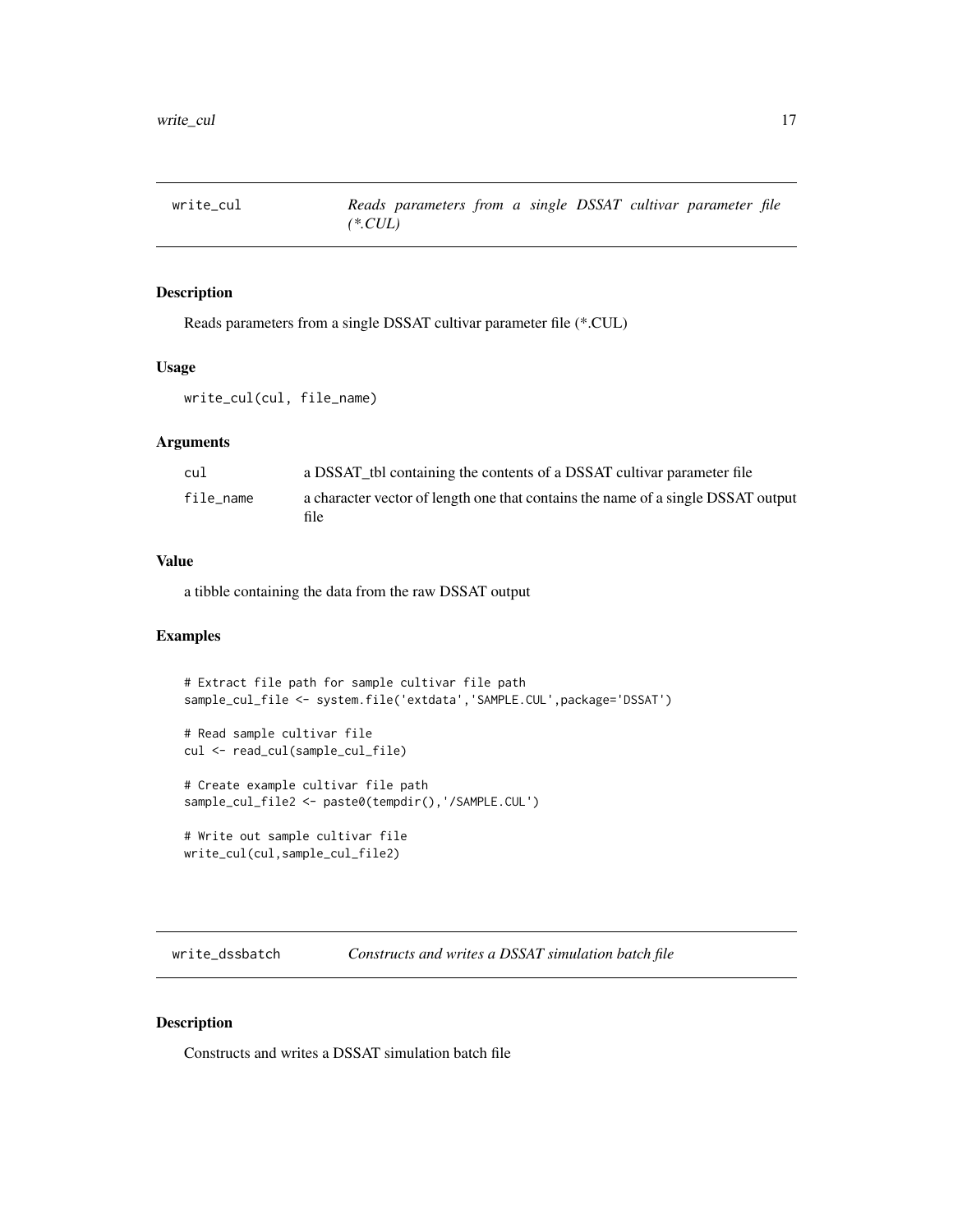# <span id="page-17-0"></span>Usage

| write_dssbatch(x, trtno = 1, rp = 1, sq = 0, op = 0, co = 0, file_name = NULL) |  |  |  |  |  |  |  |  |
|--------------------------------------------------------------------------------|--|--|--|--|--|--|--|--|
|--------------------------------------------------------------------------------|--|--|--|--|--|--|--|--|

#### Arguments

| x         | a tibble/data frame or character vector; if a tibble, it should contain all required<br>columns of a DSSAT batch file (FILEX, TRTNO, RP, SQ, OP, CO); if a character<br>vector, it should contain FileX file names |
|-----------|--------------------------------------------------------------------------------------------------------------------------------------------------------------------------------------------------------------------|
| trtno     | a numeric vector                                                                                                                                                                                                   |
| rp        | a numeric vector                                                                                                                                                                                                   |
| sq        | a numeric vector                                                                                                                                                                                                   |
| op        | a numeric vector                                                                                                                                                                                                   |
| CO.       | a numeric vector                                                                                                                                                                                                   |
| file_name | an optional character vector of the intended batch file name                                                                                                                                                       |
|           |                                                                                                                                                                                                                    |

#### Value

invisibly returns a character vector containing the content of a DSSAT batch file

# Examples

```
# Create example batch file path
batch_file_path <- paste0(tempdir(),'/DSSBatch.V47')
# Write example batch file
write_dssbatch(x='UFGA0601.BMX', trtno=1:4, file_name = batch_file_path)
# Construct tibble for DSSAT batch file
batch_tbl <- data.frame(FILEX='UFGA0601.BMX',
                    TRTNO=1:4,
                    RP=1,
                    SQ=0,
                    OP=0,
                    CO=0)
# Write example batch file
write_dssbatch(batch_tbl, file_name = batch_file_path)
```
write\_eco *Reads parameters from a single DSSAT ecotype parameter file (\*.ECO)*

# Description

Reads parameters from a single DSSAT ecotype parameter file (\*.ECO)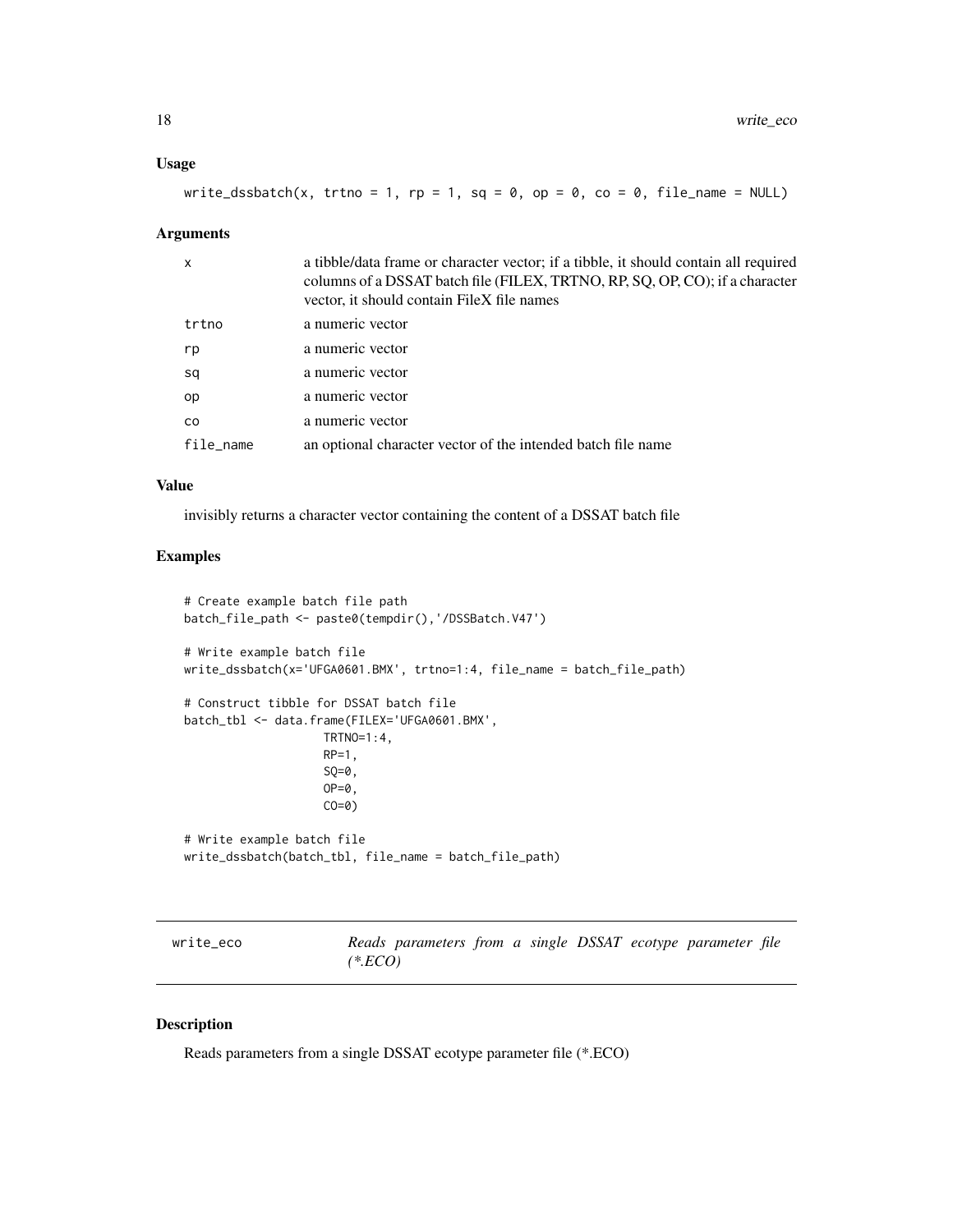# <span id="page-18-0"></span>write\_filea 19

# Usage

write\_eco(eco, file\_name)

#### Arguments

| eco       | a DSSAT tbl containing the contents of a DSSAT ecotype parameter file                    |
|-----------|------------------------------------------------------------------------------------------|
| file name | a character vector of length one that contains the name of a single DSSAT output<br>file |

# Value

a tibble containing the data from the raw DSSAT output

# Examples

```
# Extract file path for sample ecotype file path
sample_eco_file <- system.file('extdata','SAMPLE.ECO',package='DSSAT')
# Read sample ecotype file
eco <- read_eco(sample_eco_file)
# Create example ecotype file path
sample_eco_file2 <- paste0(tempdir(),'/SAMPLE.ECO')
# Write out sample ecotype file
write_eco(eco,sample_eco_file2)
```

```
write_filea Writes data to a single DSSAT file A
```
# Description

Writes data to a single DSSAT file A

#### Usage

```
write_filea(filea, file_name, drop_duplicate_rows = TRUE)
```
# Arguments

| filea               | a tibble containing the data to write to a DSSAT file A                                                              |
|---------------------|----------------------------------------------------------------------------------------------------------------------|
| file_name           | a character vector of length one that contains the name of a single DSSAT file<br>into which 'filea' will be written |
| drop_duplicate_rows |                                                                                                                      |
|                     | a logical value indicating whether duplicate rows should be dropped from tier data                                   |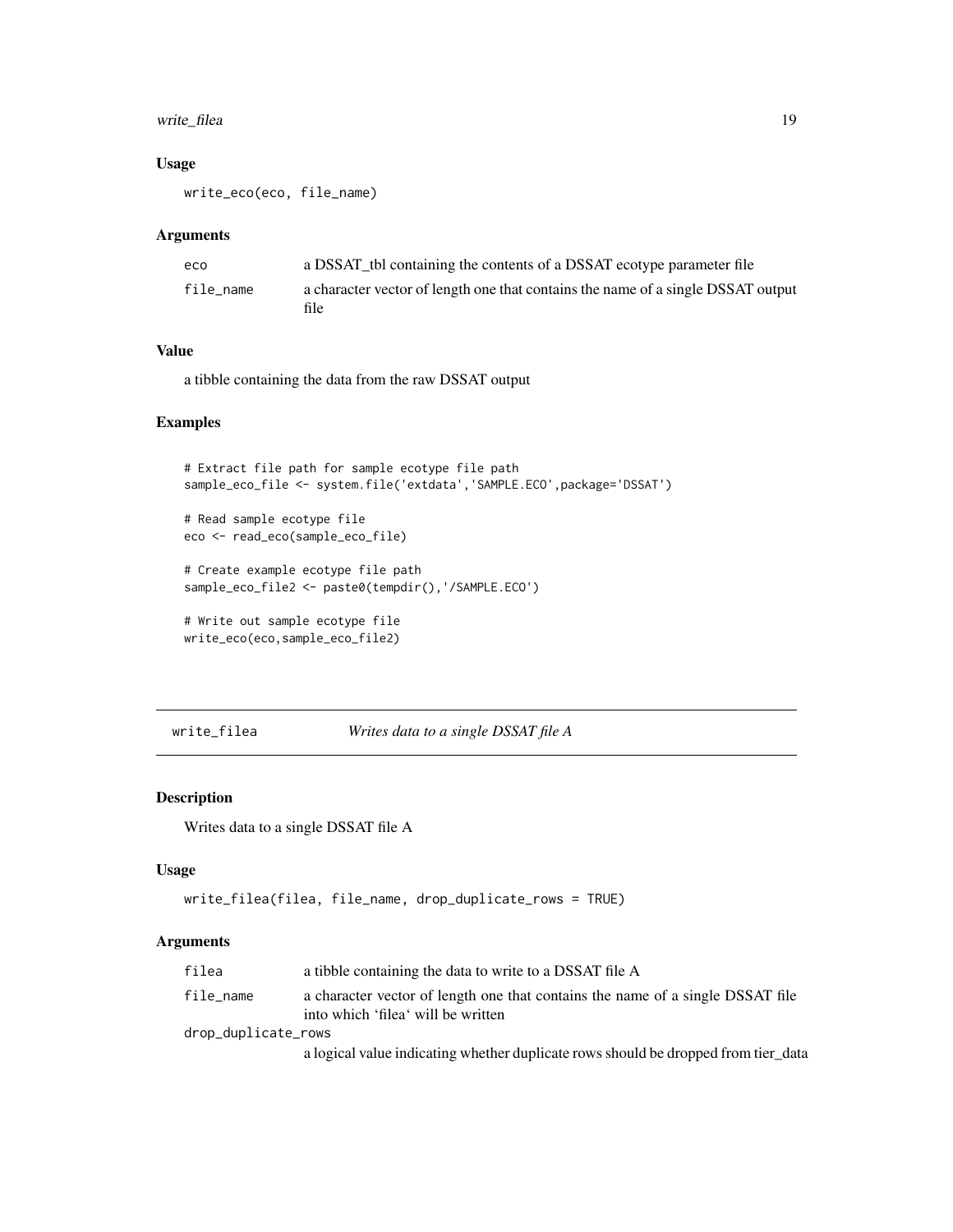# <span id="page-19-0"></span>Examples

```
# Extract FileA path for sample file
sample_filea <- system.file('extdata','SAMPLE.CRA',package='DSSAT')
filea <- read_filea(sample_filea)
# Create example FileA file path
sample_filea2 <- paste0(tempdir(),'/SAMPLE.CRA')
# Write out sample FileA
write_filea(filea,sample_filea2)
```
write\_filet *Writes data to a single DSSAT file T*

#### Description

Writes data to a single DSSAT file T

#### Usage

```
write_filet(filet, file_name, drop_duplicate_rows = TRUE)
```
#### Arguments

| filet               | a tibble containing the data to write to a DSSAT file T                                                              |
|---------------------|----------------------------------------------------------------------------------------------------------------------|
| file_name           | a character vector of length one that contains the name of a single DSSAT file<br>into which 'filet' will be written |
| drop_duplicate_rows |                                                                                                                      |
|                     | a logical value indicating whether duplicate rows should be dropped from tier data                                   |

# Examples

```
# Extract FileT path for sample file
sample_filet <- system.file('extdata','SAMPLE.CRT',package='DSSAT')
filet <- read_filet(sample_filet)
# Create example FileT file path
sample_filet2 <- paste0(tempdir(),'/SAMPLE.CRT')
# Write out sample FileA
write_filet(filet,sample_filet2)
```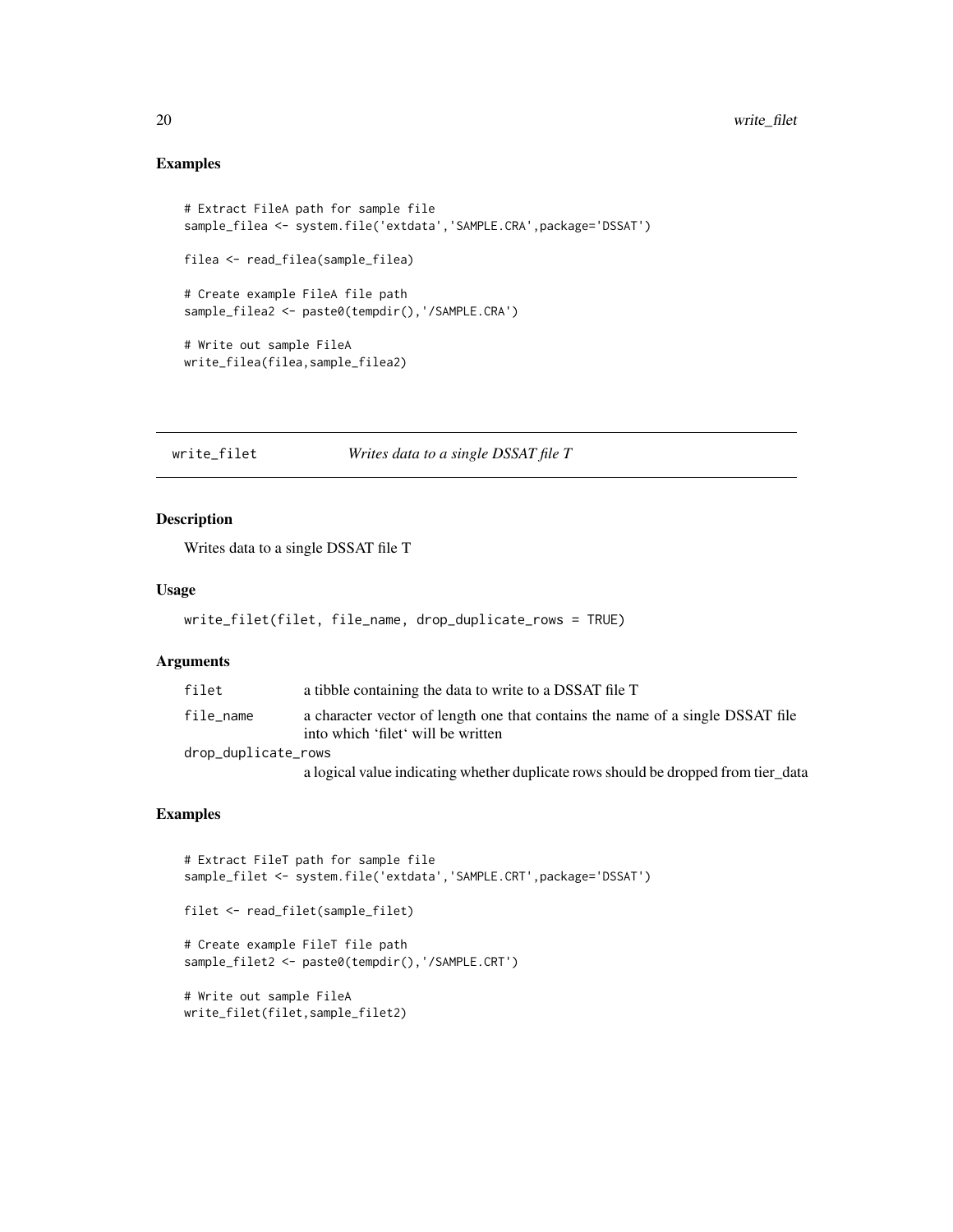<span id="page-20-0"></span>

# Description

Writes data to a single DSSAT FileX

# Usage

```
write_filex(filex, file_name, drop_duplicate_rows = TRUE, force_std_fmt = TRUE)
```
# Arguments

| filex               | a list of tibbles containing the data to write to a DSSAT file X                                                                    |
|---------------------|-------------------------------------------------------------------------------------------------------------------------------------|
| file_name           | a character vector of length one that contains the name of a single DSSAT file<br>into which 'filet' will be written                |
| drop_duplicate_rows |                                                                                                                                     |
|                     | a logical value indicating whether duplicate rows should be dropped from tier_data                                                  |
| force_std_fmt       | a logical value indicating whether to override the variable format stored within<br>the FileX object with standard DSSAT formatting |
|                     |                                                                                                                                     |

| Writes soil parameters to a single DSSAT soil parameter file (*.SOL)<br>write_sol |  |  |
|-----------------------------------------------------------------------------------|--|--|
|-----------------------------------------------------------------------------------|--|--|

# Description

Writes soil parameters to a single DSSAT soil parameter file (\*.SOL)

# Usage

```
write_sol(sol, file_name, title = NULL, append = TRUE, force_std_fmt = TRUE)
```
# Arguments

| sol           | a tibble of soil profiles that have been read in by read sol()                                                                                                                             |
|---------------|--------------------------------------------------------------------------------------------------------------------------------------------------------------------------------------------|
| file_name     | a character vector of length one that contains the name of a single DSSAT output<br>file                                                                                                   |
| title         | a length-one character vector that contains the title of the soil file                                                                                                                     |
| append        | TRUE or FALSE indicating whether soil profile should be appended to file_name.<br>If FALSE, the soil profile will be written to a new file and will overwrite file_name<br>(if it exists). |
| force_std_fmt | a logical value indicating whether to override the variable format stored within<br>the FileX object with standard DSSAT formatting                                                        |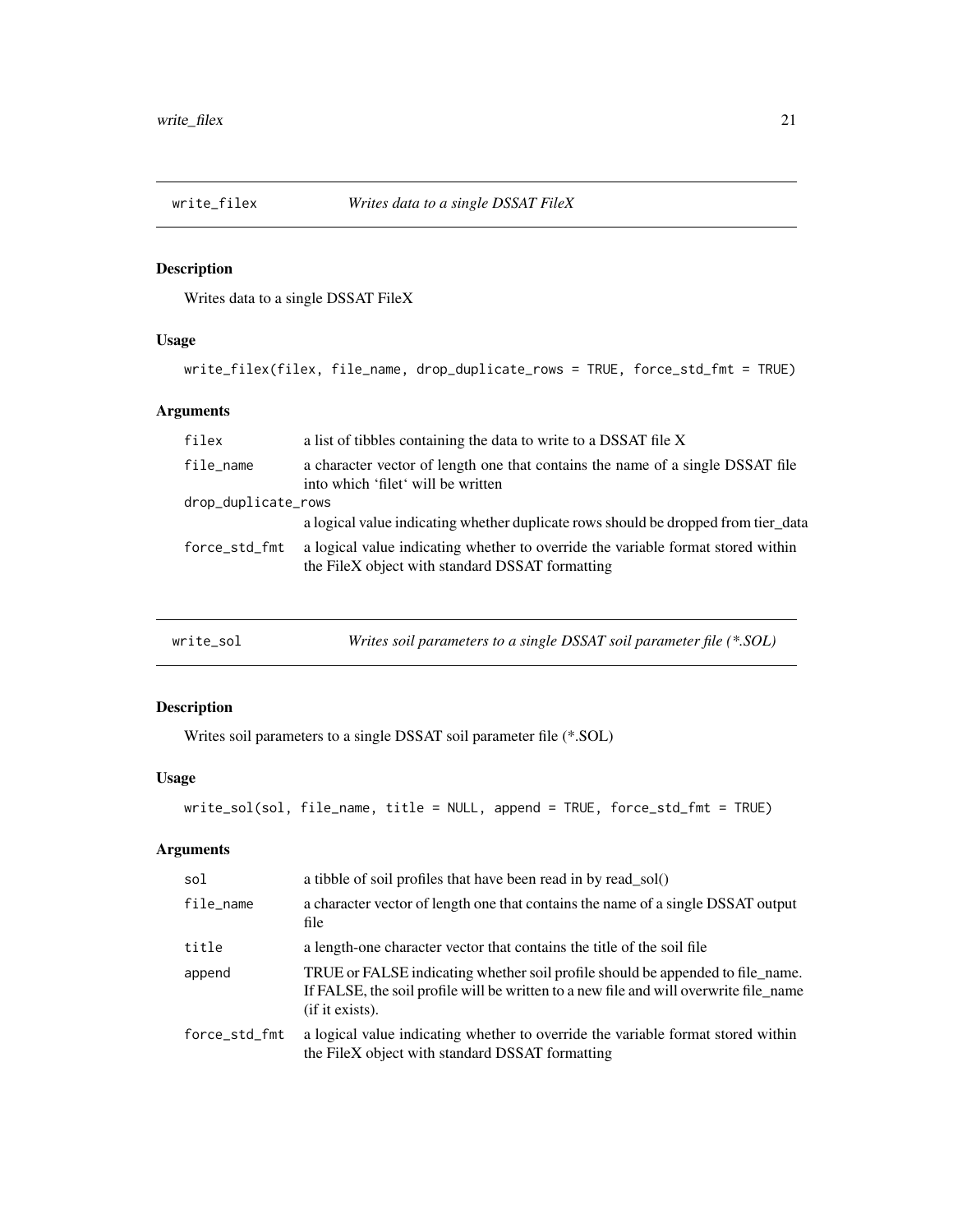# <span id="page-21-0"></span>Value

Invisibly returns NULL

# Examples

```
# Extract file path for sample soil file
sample_sol <- system.file('extdata','SAMPLE.SOL',package='DSSAT')
# Read sample soil file
sol <- read_sol(sample_sol)
# Create example soil file path
sample_sol2 <- paste0(tempdir(),'/SAMPLE.SOL')
# Write example soil file
write_sol(sol,sample_sol2)
```
write\_tier *Writes data from a single DSSAT data tier*

#### Description

Writes data from a single DSSAT data tier

# Usage

```
write_tier(
  tier_data,
  pad_name = NULL,
  drop_duplicate_rows = FALSE,
  drop_na_rows = TRUE
\mathcal{L}
```
# Arguments

| tier_data           | a tibble containing the data to write out                                                            |
|---------------------|------------------------------------------------------------------------------------------------------|
| pad_name            | a character vector of column names for which to add leading spaces/trailing<br>periods               |
| drop_duplicate_rows |                                                                                                      |
|                     | a logical value indicating whether duplicate rows should be dropped from tier data                   |
| drop_na_rows        | a logical value indicating whether rows containing all NA values should be<br>dropped from tier data |

# Value

a character vector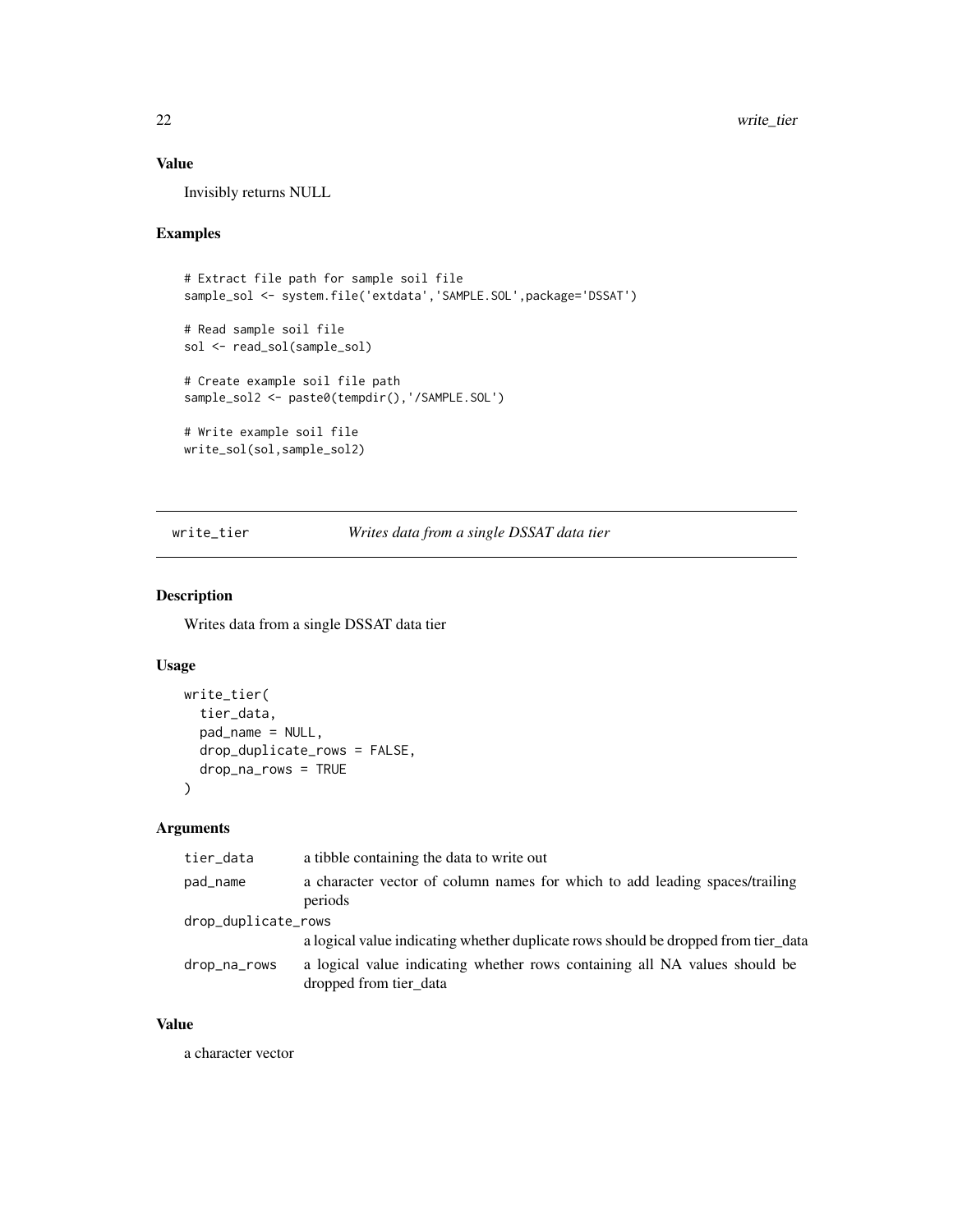# <span id="page-22-0"></span>write\_wth 23

# Examples

```
tier_data <- data.frame(TRNO=1:4,HWAM=rnorm(4,2000,250))
tier_data <- add_v_fmt(tier_data,v_fmt=c(TRNO='%6.0f', HWAM='%6.0f'))
output <- write_tier(tier_data)
```
write\_wth *Writes data to a single DSSAT weather file*

# Description

Writes data to a single DSSAT weather file

# Usage

write\_wth(wth, file\_name, force\_std\_fmt = TRUE)

# Arguments

| wth       | a tibble containing the data to write to a DSSAT weather file                                                                                     |
|-----------|---------------------------------------------------------------------------------------------------------------------------------------------------|
| file_name | a character vector of length one that contains the name of a single DSSAT file<br>into which 'wth' will be written                                |
|           | force_std_fmt a logical value indicating whether to override the variable format stored within<br>the 'wth' object with standard DSSAT formatting |